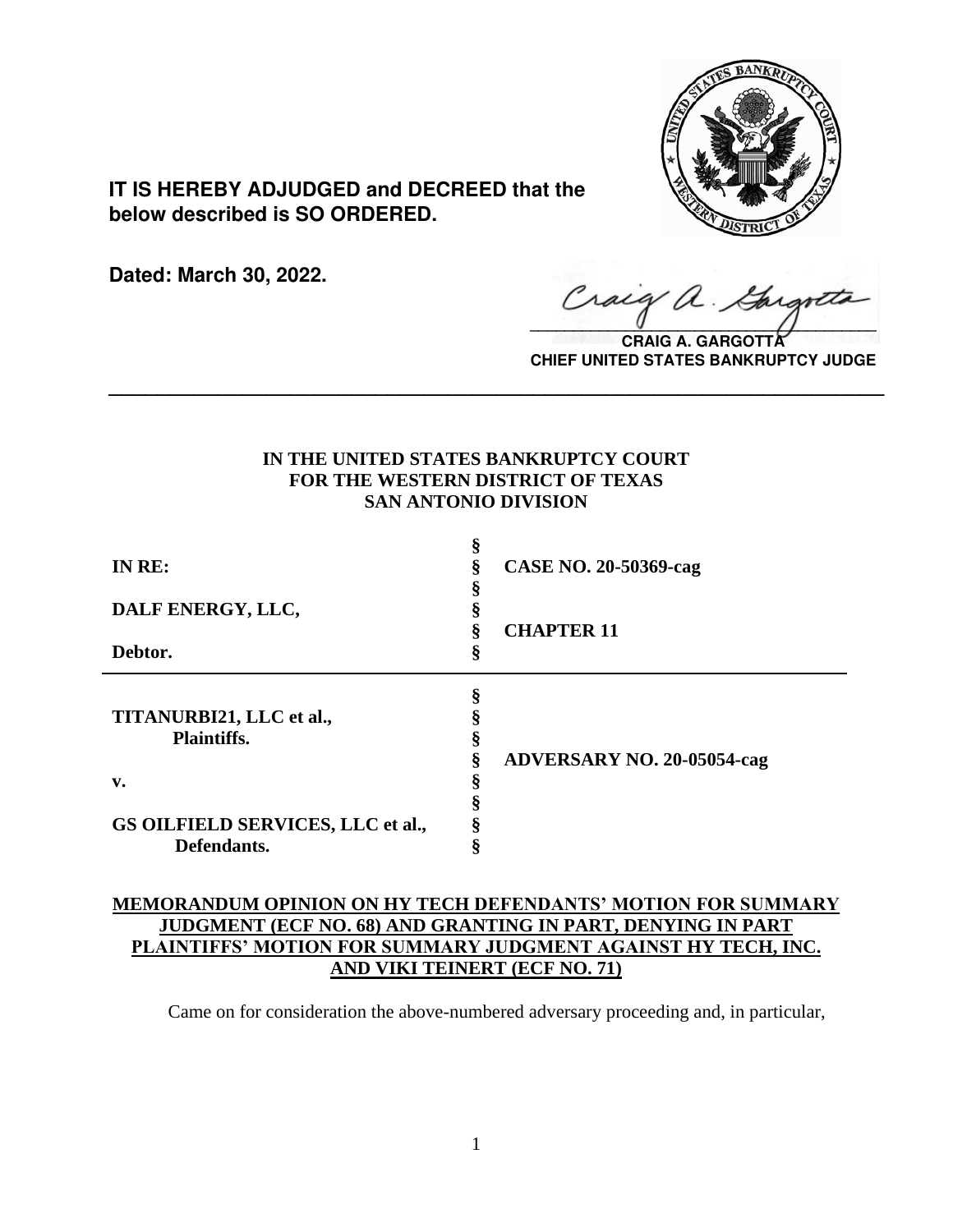two summary judgment motions and responsive pleadings. The first set is HY Tech Defendants' Motion for Summary Judgment (ECF No. 68)<sup>1</sup> ("HY Tech MSJ"), Plaintiffs' Response to HY Tech Defendants' Motion for Summary Judgment and their Brief in Support of Same (ECF No. 108), and Reply of HY Tech Inc. and Defendant Viki Teinert to Plaintiffs' Response to Defendants' Motion for Summary Judgment (ECF No. 110). The second set is Plaintiffs' Motion for Summary Judgment Against HY Tech, Inc. and Viki Teinert (ECF No. 71) ("Plaintiffs' MSJ"), Response of Defendant HY Tech, Inc. and Viki Teinert to Plaintiffs' Motion for Partial Summary Judgment (ECF No. 100), and Plaintiffs' Reply Brief in Support of their Motions for Summary Judgment Against the HY Tech Defendants (ECF No. 114). After a hearing on August 25, 2021, the Court took the HY Tech MSJ and Plaintiffs' MSJ under advisement.<sup>2</sup>

For the reasons stated herein, the Court finds that the HY Tech MSJ should be GRANTED IN PART and DENIED IN PART. The Court further finds that Plaintiffs' MSJ should be GRANTED IN PART and DENIED IN PART.

#### **JURISDICTION**

As an initial matter, the Court finds it has jurisdiction over this matter under 28 U.S.C. §§ 1334 (a) and (b). Venue is proper under 28 U.S.C. §§ 1408 and 1409. The bankruptcy court has authority to adjudicate this matter pursuant to the District Court's Standing Order of Reference. Plaintiffs have consented to this Court's authority to enter a final order. (Case No. 20-05049, ECF No. 19). Defendants also consented. (Case No. 20-05049, ECF No. 36).

<sup>&</sup>lt;sup>1</sup> "ECF" denotes the electronic filing number. By way of background, the operative Complaint at issue was filed in Adversary No. 20-05049-cag, *DALF Energy, LLC and TitanUrbi21, LLC v. GS Oilfield Services, LLC et al*. The Court consolidated Adversary No. 20-05049 with this Adversary No.20-05054 on January 12, 2021. (ECF No. 32 in Adversary No. 20-05054). Unless otherwise noted, all ECF references are to Adversary No. 20-05054.

<sup>&</sup>lt;sup>2</sup>At the hearing on August 25, 2021, the parties made oral argument on additional dispositive motions that are not addressed in this opinion. This opinion addresses only the Court's ruling on the HY Tech MSJ (ECF No. 68) and Plaintiffs' MSJ (ECF No. 71).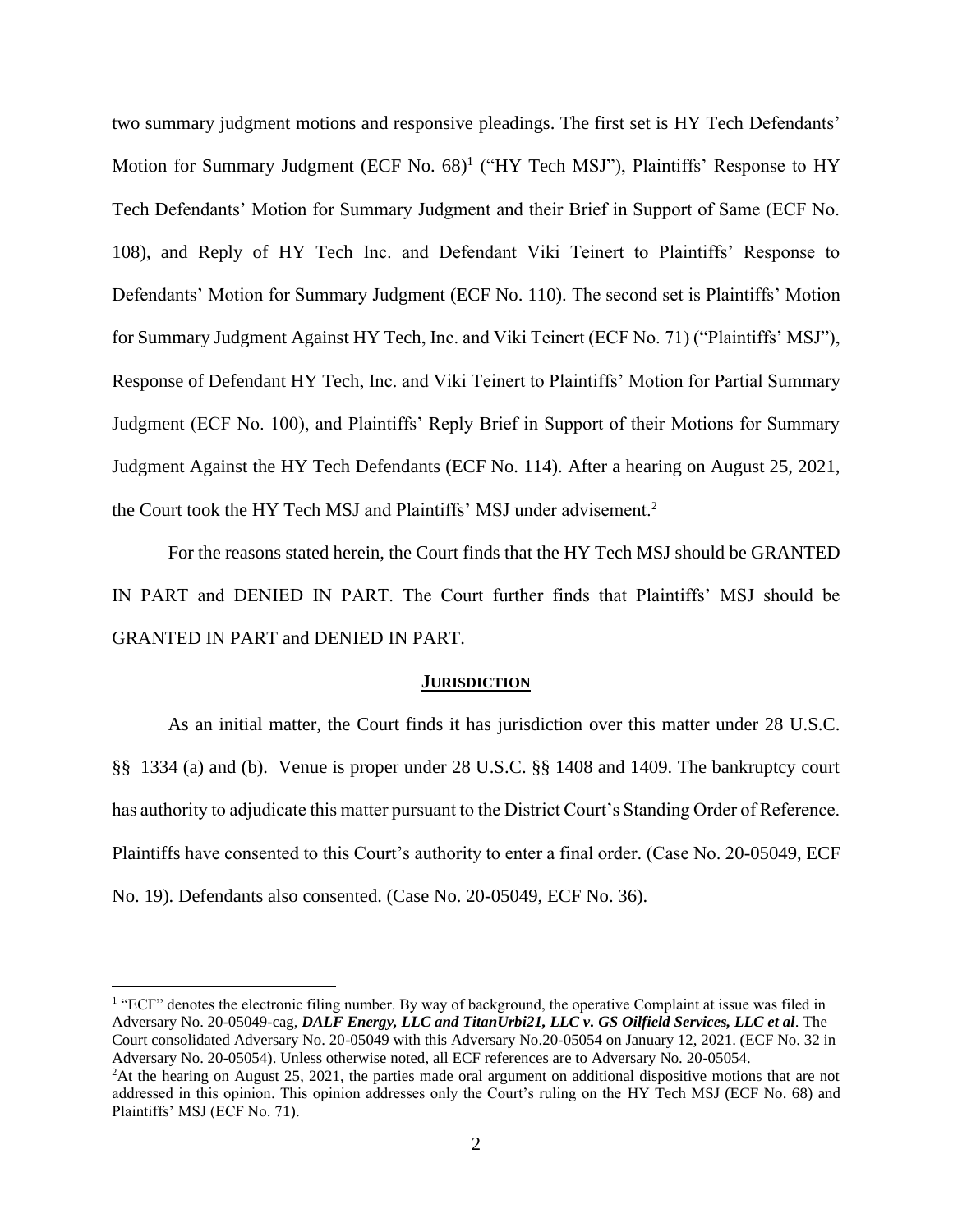#### **BACKGROUND**

TitanUrbi21, LLC ("TU") is a self-described "investment company" that holds oil and gas interests. (ECF No. 68, Ex. B,  $\P$  35, 38). TU also owns two entities—DALF and Titan Vac & Flow, LLC ("Titan"). DALF was the sole operator of TU's oil and gas leases. (*Id*.). Titan provided vacuum truck and managerial services for DALF's operations. (*Id*.).

DALF sought to invest in oil and gas leases in Texas. (*Id*. at ¶ 36). In or around October 2015, DALF's owner Alberto Garza ("Garza") was introduced to Jeffrey R. Scribner ("Scribner"). (*Id*.). According to Plaintiffs' Complaint, Scribner represented himself as a petroleum engineer who was "the 'best' in evaluating oil and gas properties due to his prior work at Marathon Oil Company and other energy companies." (*Id*.). Plaintiffs contend Scribner represented that he obtained Bachelor of Science degrees in Petroleum Engineering, Chemistry, and Physics from Texas Tech University, where he allegedly graduated "best in his class." (*Id*.). DALF retained Scribner as "an independent contractor and its agent" "to locate and analyze potential oil and gas investment opportunities and to operate and maintain the oil and gas wells." (*Id*. at ¶ 37). After being retained by DALF in 2016, Scribner entered into a number of transactions to purchase oil and gas interests on behalf of TU.

The transaction at issue ("HY Tech Transaction") in this set of summary judgment motions<sup>3</sup> is the sale of Texas oil and gas leases to TU from HY Tech, Inc. ("HY Tech"). In the 1970s, Viki Teinert's father, CS Youngblood acquired oil and gas interests in the Texas Panhandle. (ECF No. 68, Ex. C, ¶ 3). Mr. Youngblood operated the oil and gas interests personally for more than twenty years. (*Id*.). In 1984, Mr. Youngblood formed HY Tech, Youngblood Charles-Viki-Christi LP ("YCVC"), and Youngblood Resources, Inc. (collectively, the "Youngblood Entities").

<sup>&</sup>lt;sup>3</sup> Other parties and Plaintiffs filed various other motions for summary judgment at ECF Nos. 64, 66, 67, 69, 70, 72, 73, 74, 75, 76, 77, 78, 79). The Court will address those motions in separate orders.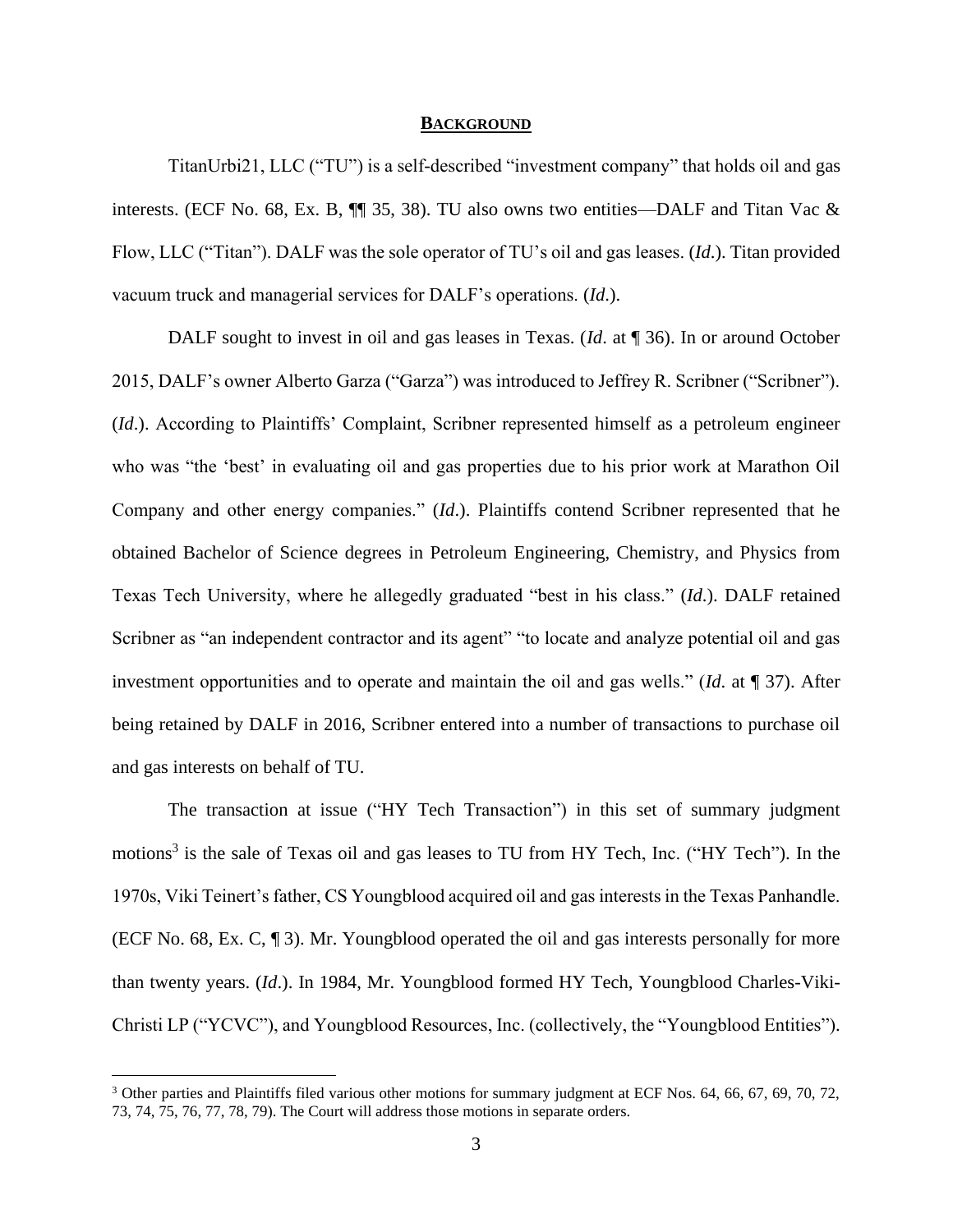Mr. Youngblood created YCVC to hold the oil and gas interests, and he formed HY Tech to serve as the operator of the oil and gas interests. (*Id*.). When Mr. Youngblood passed away in 2000, he bequeathed the ownership interests in the Youngblood Entities to his wife, Pat Youngblood. (ECF No. 68, Ex. C, ¶ 4). In 2011, Pat Youngblood passed away and left the ownership interests in the Youngblood Entities to her children Viki Teinert, Charles Youngblood, and Christi Youngblood. (*Id*.).

None of the Youngblood children (individually or through the Youngblood Entities) purchased or sold any oil and gas interests until 2011, when YCVC conveyed oil and gas interests it held to HY Tech (the "YCVC Conveyance"). (ECF No. 68, Ex. C, ¶ 4–5). The YCVC Conveyance included a reservation of overriding royalty interest in varying percentages in each well to YCVC. (ECF No. 68, Ex. C,  $\P$  6).

On February 6, 2017, Scribner contacted Teinert for the first time to ask if the Youngblood Entities had oil and gas leases for sale. (ECF No. 68, Ex. C, ¶ 7). Teinert maintains neither she nor any other representatives of the Youngblood Entities had ever heard of or met Scribner until Scribner called her on February 6, 2017. (*Id*.). Teinert also contends the Youngblood Entities never advertised or publicly solicited that their oil and gas interests were available for sale. (*Id*.; ECF No. 71, Ex. A, 12:21–24). HY Tech had engaged in one prior transaction in December 2016: sale of its Schubert Lease to Mewbourne Oil and Gas. (ECF No. 71, Ex. A, 9:14–10:1).

In their initial communications on February 6, 2017, Scribner told Teinert that he was a petroleum engineer with a degree from Texas Tech. (ECF No. 71, Ex. A, 10:22–11:10). Scribner also stated he "was with" DALF, a "sophisticated oil and gas company based in San Antonio that owned oil and gas interests elsewhere in Texas and that DALF was looking to expand into the Texas Panhandle." (ECF No. 68, Ex. C, ¶ 7). Teinert reviewed Scribner's LinkedIn profile, which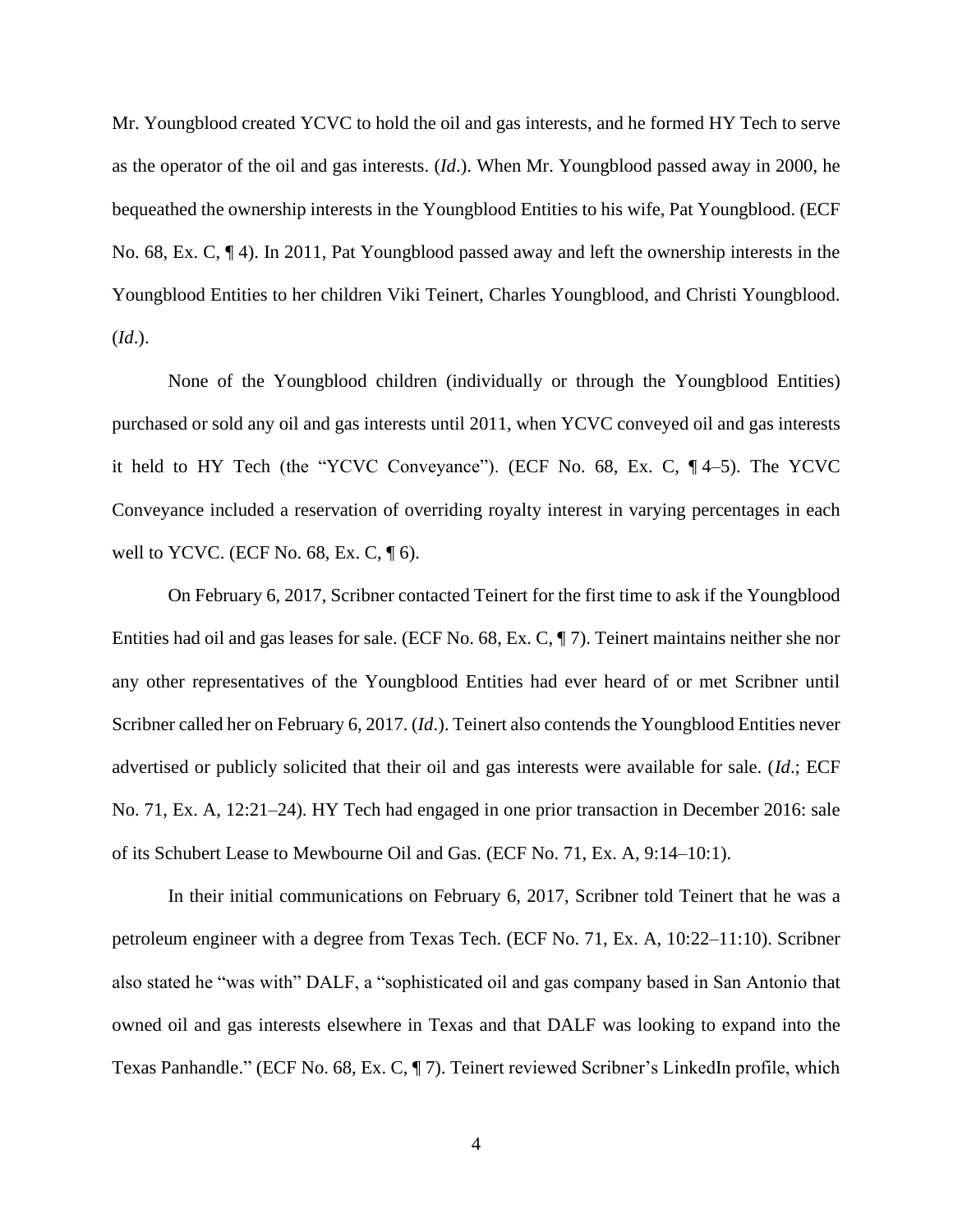stated he held a petroleum engineering degree, had previously worked for large oil companies, and was currently working for DALF. *(Id.)*. After reviewing Scribner's LinkedIn profile, she "was convinced that Scribner was an oil and gas 'landman' with significant experience in the oil and gas industry." (*Id*.).

On February 6, 2017, Teinert emailed Scribner letter provided an asking price of \$459,296.57 for HY Tech's leases and wells. (ECF No. 68, Ex. C-2). The letter also included a production package with a spreadsheet reflecting what the Youngblood Entities considered to be the value of their oil and gas interests. (*Id*.). On February 9, 2017, YCVC assigned its well interests to HY Tech but reserved an override royalty interest for YCVC. (ECF No. 68, Ex. C-13). In email dated February 9, 2017, Teinert informed Scriber that YCVC reserved an override interest, and Teinert included an adjusted spreadsheet for the new values of the wells with the override. (ECF No. 68, Ex. C-3).

On February 16, 2017, Scribner called Teinert and made an offer on HY Tech's oil and gas interests (the "HY Tech Interests") for \$450,000, with the newly added caveat that a 10% override royalty interest would be reserved for Oil & Gas Holdings LLC. (ECF No. 68, Ex. C, ¶ 10). Scribner accepted the offer on behalf of DALF and TU. (*See id*.). Scribner sent Teinert an email on February 16, 2017 with a confirmation of the percentage splits, disclosing that DALF will be the operator, and confirming that Oil & Gas Holdings, LLC would receive an overriding royalty interest. (ECF No. 68, Ex. C-6). Scribner signed that email as the "CEO/Managing Member" of DALF. (*Id*. at 2). On February 17, 2017, Scribner sent Teinert an email containing an example of the form of the assignment for Teinert to use when drafting the assignment from the Youngblood Entities to TU. (ECF No. 68, Ex. C-7). The example was the assignment used in the transfer of the Novella Lease from Scribner, individually to TU in October 2016 ("Novella Assignment"). (*Id*. at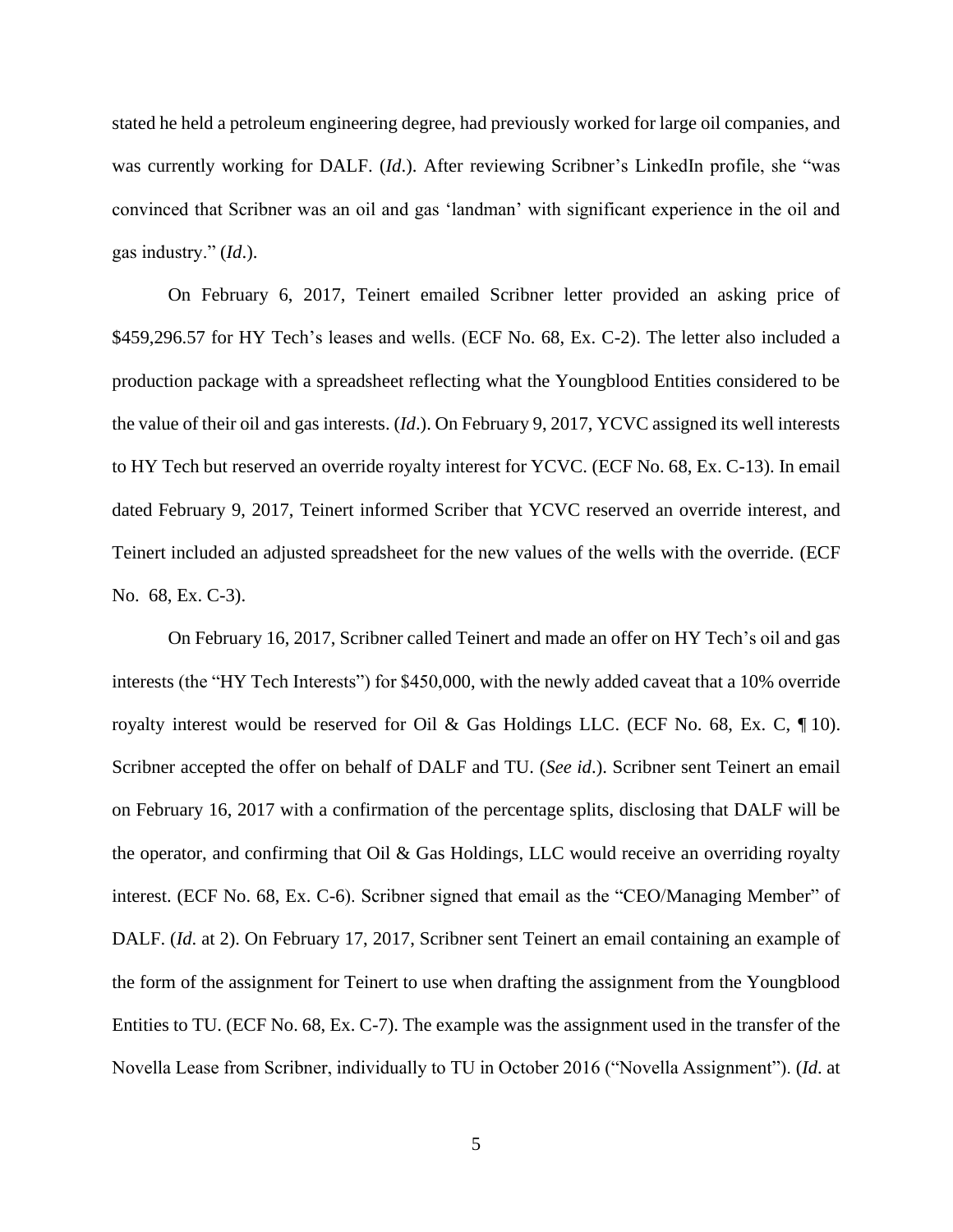3). The Novella Assignment included an override reservation to Oil & Gas Holdings, LLC. (*Id*. at 4).

After agreeing to sell the HY Tech Interests, Teinert researched the entities she believed were involved in the transaction, including DALF, TU, and Oil & Gas Holdings LLC. (ECF No. 68, Ex. C, ¶ 12; ECF No. 71, Ex. A, p. 17:16–21:3). Her research informed her that TU was formed in 2014; was located in San Antonio, Texas; and was in good standing.<sup>4</sup> (ECF No. 68, Ex. C-8; ECF No. 68, Ex. C, ¶ 12). Consequently, Teinert "believed that Titan was engaged in the business of exploring for or producing oil, gas, or other minerals as an ongoing business." (ECF No. 68, Ex. C, ¶ 12). Teinert also reviewed information for DALF on the Texas Railroad Commission ("TRC") website, which confirmed DALF was an active well operator for oil and gas wells since 2013.<sup>5</sup> (ECF No. 68, Ex. C-9; ECF No. 68, Ex. C, ¶ 13). After reviewing the TRC website, Teinert "believed that DALF was engaged in the business of exploring for or producing oil, gas, or other minerals as an ongoing business or at least was [an] oil and gas drilling company, well service company, or a production company." (ECF No. 68, Ex. C, ¶ 13). Teinert also testified that she understood Plaintiffs' corporate structure— "Titanurbi . . . was the primary owner and that DALF was their operating company. They are affiliates." (ECF No. 71, Ex. A, 20:8–22). Finally, Teinert researched Oil & Gas Holdings, LLC with the Texas Secretary of State, finding that Scribner was the manager of that entity.<sup>6</sup> (ECF No. 68, Ex. C,  $\P$  14).

The HY Tech Transaction closed on February 21, 2017 at the HY Tech office in Pampa, Texas. (ECF No. 68, Ex. C-1). The Purchase and Sale Agreement provided for the sale of the

<sup>4</sup> HY Tech MSJ includes a search document with timestamps, corroborating Viki's statement that she conducted this research on February 17, 2017 at 4:02–4:03 PM. (ECF No. 68, Ex. C-8).

<sup>&</sup>lt;sup>5</sup> HY Tech MSJ includes a search document with a timestamp, corroborating Teinert's statement that she conducted this research on February 17, 2017 at 4:09 PM. (ECF No. 68, Ex. C-9).

<sup>6</sup> HY Tech MSJ attaches a Certificate of Formation Limited Liability Company, which is not timestamped. (ECF No. 68, Ex. C-10).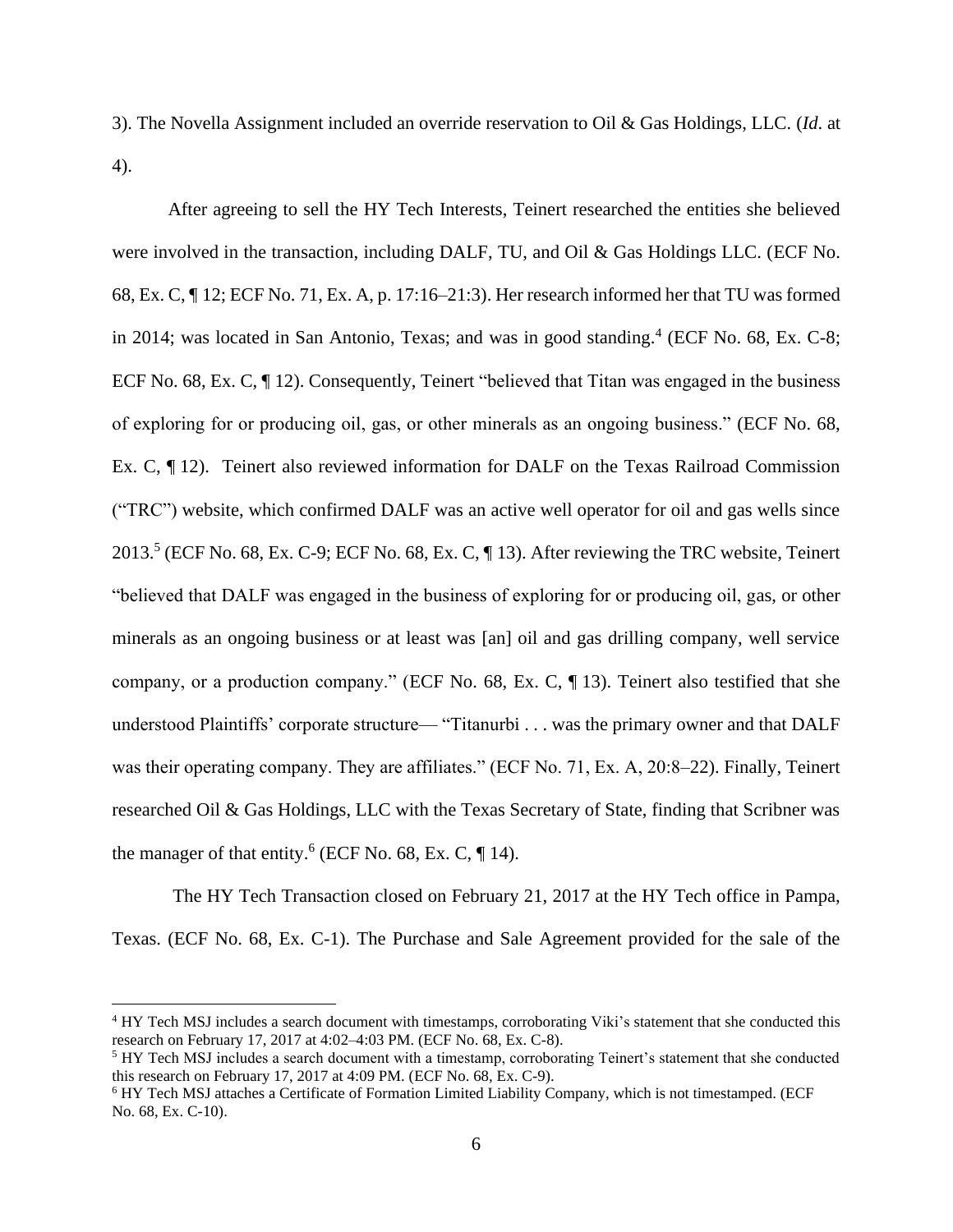Youngblood Parties' working interests in oil and gas leases, along with personal property. (*Id*.) As reflected in the assignment, TU paid \$405,000 for the interests in oil and gas leases held by HY Tech and paid \$45,000 to purchase equipment from TY Com, Inc. (*Id*.). Scribner testified that Carlos Sr, TU's owner and then-managing member, "wouldn't sign anything until [Scribner] made everything completely clear to him and his lawyers had checked it out." (ECF No. 68, Ex. D, 69:12–14).

On July 5, 2017, TU, DALF, and Titan filed a lawsuit against Scribner and Hector Fino in the 23rd Judicial District Court of Gray County, Texas ("State Court Lawsuit"). On December 22, 2017, Plaintiffs amended the petition in their State Court Lawsuit to add causes of action against a number of additional defendants from whom TU purchased oil and gas interests. The State Court Lawsuit includes a claim against the HY Tech Defendants for recission of the HY Tech Transaction for violation of the Texas Securities Act based upon the sale of unregistered securities. TU filed motions for summary judgment in the State Court Lawsuit—including a motion for summary judgment against the HY Tech Defendants—seeking a determination on the issue of liability under the Texas Securities Act. Thereafter, the State Court Lawsuit was removed to this Court after DALF filed its chapter 11 petition.

Plaintiffs' Complaint in this Adversary Proceeding requests entry of a declaratory judgment against Defendants for violation of the Texas Securities Act. (ECF No. 68, Ex. A). Plaintiffs seek rescission of the purchase and sale agreements for the HY Tech Transaction, along other purchases of oil and gas leases made by TU. (*Id*.). Finally, Plaintiffs seek a determination that Defendants—and not DALF—have the plugging and abandonment liability with respect to the subject leases, including the leases in the HY Tech Transaction, under Section 89.011 of the Texas Natural Resources Code. (*Id*.). Plaintiffs contend that a declaratory judgment from this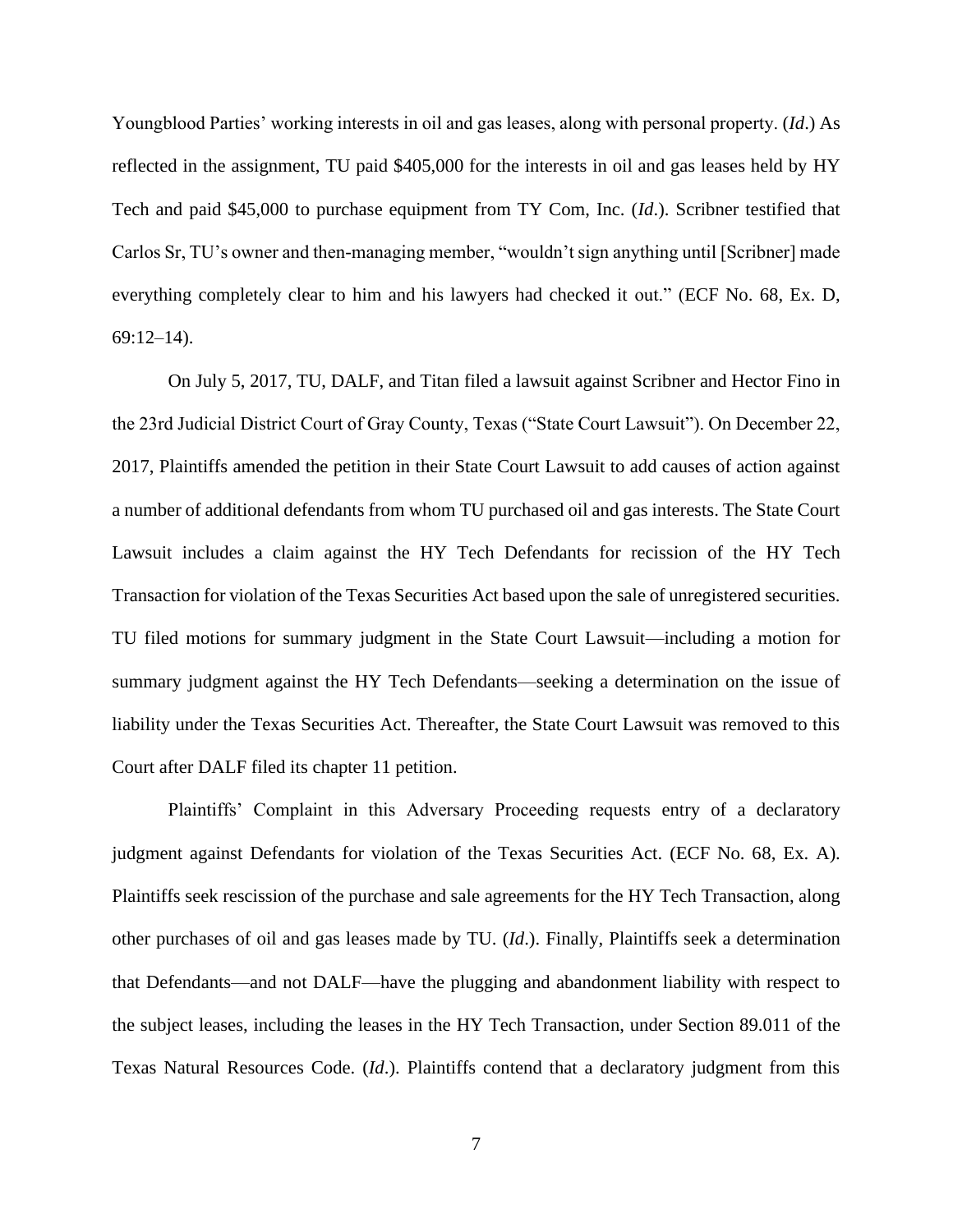Court concerning plugging and abandonment obligations that DALF might have under Section 89.011 of the Texas Natural Resources Code will be critical to the administration of DALF's bankruptcy estate. (*Id*.).

#### **ALLEGATIONS**

At issue in both Plaintiffs' MSJ and the HY Tech MSJ is whether the HY Tech Transaction is an exempt transaction under the Texas Securities Act ("TSA"). Both parties acknowledge the securities sold from the HY Tech Defendants to TU were not registered under the Texas Securities Act. (ECF No. 71, Ex. 4). Also, both parties admit that Teinert was not licensed under the Texas Securities Act. (*Id*.).

HY Tech Defendants contend their assignments of oil and gas interests are exempt under Tex. Rev. Civ. Stat. Ann. art. 581-5 §§ C, I, Q, and section 109.14(d) of the Texas Administrative Code. Defendants also seek a summary judgment finding that DALF is not entitled to rescission of Defendants' contracts with TU for sale of oil and gas interests, because DALF was not a party to those contracts. Finally, Defendants request a summary judgment finding that, as a matter of law, Defendants did not make misrepresentations, nor did they commit fraud. Conversely, TU argues that Defendants do not qualify for exemptions under Art. 581-5 §§ C, I, and Q or section 109.14(d) of the Texas Administrative Code. TU also seeks a declaratory judgment finding: (1) HY Tech Defendants sold TU interests in oil and gas leases in violation of the TSA; and (2) TU is entitled to summary judgment for rescission of the assignment.

#### **SUMMARY JUDGMENT STANDARD**

Summary judgment is appropriate "if the pleadings, depositions, answers to interrogatories, and admissions on file, together with the affidavits, if any, show that there is no genuine issue as to any material fact and that the moving party is entitled to a judgment as a matter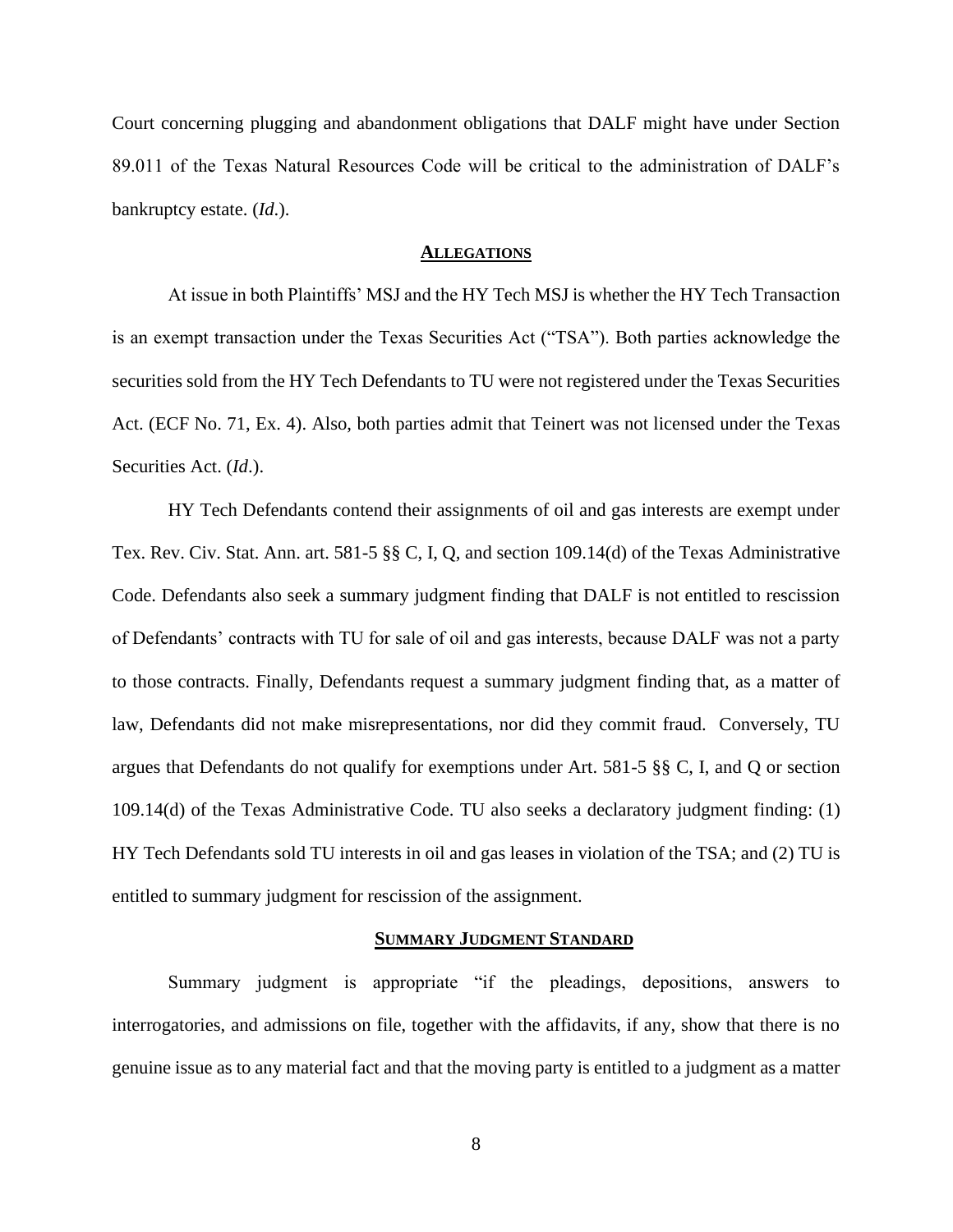of law." Fed. R. Civ. P. 56(c); *Celotex Corp. v. Catrett*, 477 U.S. 317, 322 (1986). Bankruptcy Rule 7056 applies Rule 56(c) of the Federal Rules of Civil Procedure to adversary proceedings. If summary judgment is appropriate, the Court may resolve the case as a matter of law. *Celotex Corp.*, 477 U.S. at 323; *Blackwell v. Barton*, 34 F.3d 298, 301 (5th Cir. 1994). The Fifth Circuit has stated "[t]he standard of review is not merely whether there is a sufficient factual dispute to permit the case to go forward, but whether a rational trier of fact could find for the non-moving party based upon evidence before the court." *James v. Sadler*, 909 F.2d 834, 837 (5th Cir. 1990) (citing *Matsushita Elec. Indus. Co., Ltd. v. Zenith Radio Corp.*, 475 U.S. 574, 586 (1986)).

To the extent that the non-moving party asserts the existence of factual disputes, the evidence offered by the non-moving party to support those factual contentions must be of sufficient quality so that a rational fact finder might, at trial, find in favor of the non-moving party. *Matsushita,* 475 U.S. at 585–87 (1986) (non-moving party "must do more than simply show that there is some metaphysical doubt as to material facts."); *Anderson v. Liberty Lobby, Inc.*, 477 U.S. 242, 249–50 (1986) ("adverse party's response . . . must set forth specific facts showing that there is a genuine issue for trial."). If the record "taken as a whole, could not lead a rational trier of fact to find for the non-moving party, then there is no genuine issue for trial." *LeMaire v. Louisiana*, 480 F.3d 383, 390 (5th Cir. 2007).

In determining whether a genuine issue of material fact exists, the nonmoving party must respond to a proper motion for summary judgment with specific facts demonstrating that such genuine issue exists. "[A] genuine issue of material fact is not raised by mere conclusory allegations or bald assertions unsupported by specific facts." *Leon Chocron Publicidad Y Editoria, S.A. v. Jimmy Swaggart Ministries*, 990 F.2d 1253 (5th Cir. 1993) (citation omitted).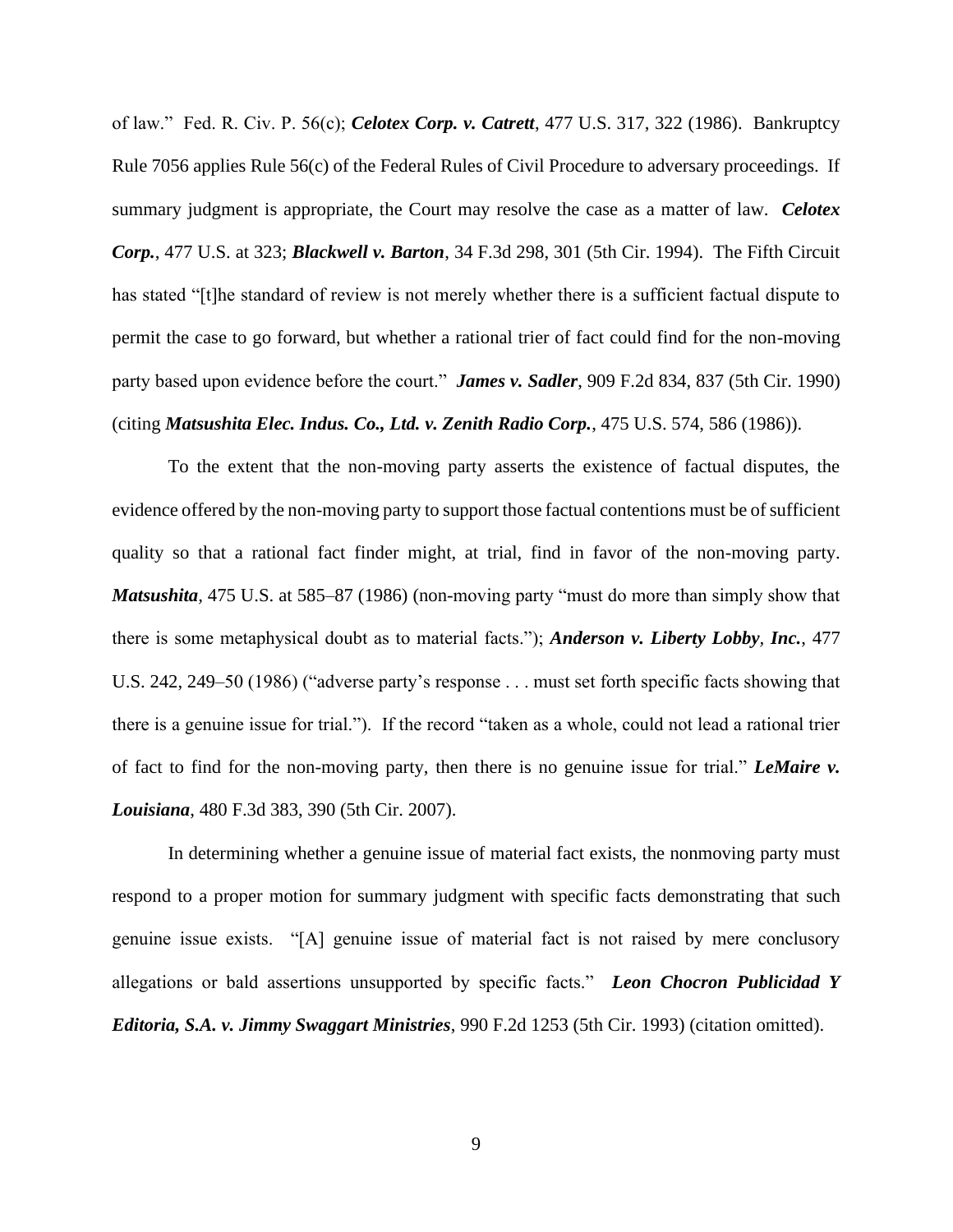#### **TEXAS SECURITIES ACT**

As a general rule, any security sold in the State of Texas must be registered. Tex. Rev. Civ. Stat. Ann. art.  $581-7(A)(1)$  (West 2021). An interest in an oil and gas lease is defined as a security by the Texas Securities Act ("TSA"). *See Anderson v. Vinson Expl., Inc.*, 832 S.W.2d 657, 662 (Tex. App. –El Paso 1992, writ denied) ("An assignment of an interest in an oil and gas lease is a 'security' as defined in Article 581-4 A of the Texas Securities Act."); *see also* Tex. Rev. Civ. Ann. art. 581-4(A) (West 2021) (defining of "security" or "securities" to include "any instrument" representing any interest in or under an oil, gas or mining lease, fee or title"). Individuals who sell unregistered securities may be civilly liable to the security's buyer. *See generally* Tex. Rev. Civ. Stat. Ann. Art. 581-33(A) (West 2021) (allowing recission or damages as a remedy for sale or issuance of an unregistered security in violation of the TSA). Sellers can escape liability, however, if either the transaction or the security is exempt under certain provisions of the TSA. Tex. Rev. Civ. Ann. arts. 581-5, 581-6.

The Court makes two preliminary observations about the TSA: one historical, and one contemporary. First, the Court notes that the TSA originally became effective on September 6, 1955. *Vernon's Texas Civil Statutes*, art. 579-1–579-42 (West Supplement 1956). The TSA's registration requirement expressly applies to the sale or offering for sale of "any securities issued after September 6, 1955." Tex. Rev. Civ. Stat. Ann. art. 581-7(A)(1). The parties neither made arguments nor presented evidence about when any of the securities involved in this case were issued. Plaintiffs argued the assignments of interests from each defendant group to the Plaintiffs were signed on a date in this millennium, "thus making it a security issued after September 6, 1955, for purposes of the TSA's application to the transaction." *See, e.g.,* ECF No. 69, at 15–16 (arguing that the Anderson Defendants transaction signed on July 5, 2016, so it is a security issued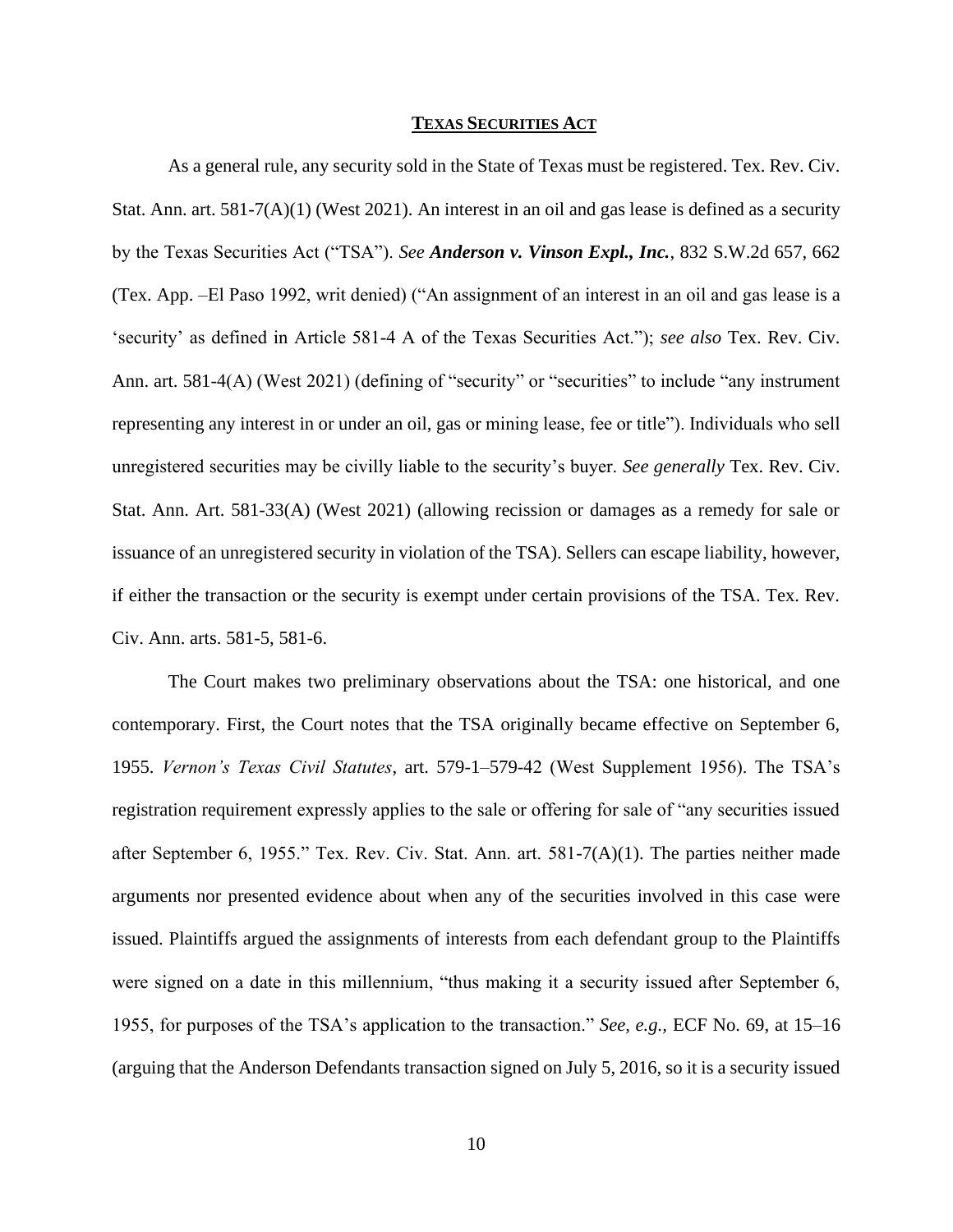after September 6, 1955). This argument conflates the sale of a security with its issuance. To determine whether the TSA applies to each security in question, the Court must receive evidence and argument regarding when the securities were issued.

The second observation is the Court is aware that the TSA has been codified pursuant to Section 323.007 of the Government Code. Texas State Securities Board, *Codification of the Texas Securities Act (2022): The Statutory Codification Process*, TEXAS STATE SECURITIES BOARD, https://www.ssb.texas.gov/texas-securities-act-and-board-rules/codification-texas-securities-act-2022. As a result, the Texas Securities Act is now located in the Government Code. *See* Tex. Gov't Code Ann. §§ 4001.001 et seq. Codification of the TSA pursuant to House Bill 4171 was intended to be non-substantive, merely moving the TSA from Vernon's Texas Civil Statutes to the Texas Government Code. Texas State Securities Board, *supra.* The codification became effective on January 1, 2022.

The TSA as now codified is not applicable to this case. "A statute is presumed to be prospective in its operation unless expressly made retrospective." Tex. Gov't Code Ann. § 311.022 (West 2021); *see also* Text. Const. art. 1 § 16 ("No bill of attainder, ex post facto law, retroactive law, or any law impairing the obligation of contracts, shall be made."). "Statutes are only applied retroactively if the statutory language indicates that the Legislature intended that the statute be retroactive." *In re M.C.C.***,** 187 S.W.3d 383, 384 (Tex. 2006) (citations omitted). Nothing in the non-substantive codification expressly indicates that the Legislature intended the new iteration of the TSA to apply retroactively. Moreover, the Government Code contains saving provisions clarifying that "reenactment, revision, amendment, or repeal of a statute does not affect . . . . the prior operation of the statute or any prior action taken under it." Tex. Gov't Code Ann. § 311.031 (West 2021). Therefore, the Court will apply the TSA as in effect at the time of the transactions.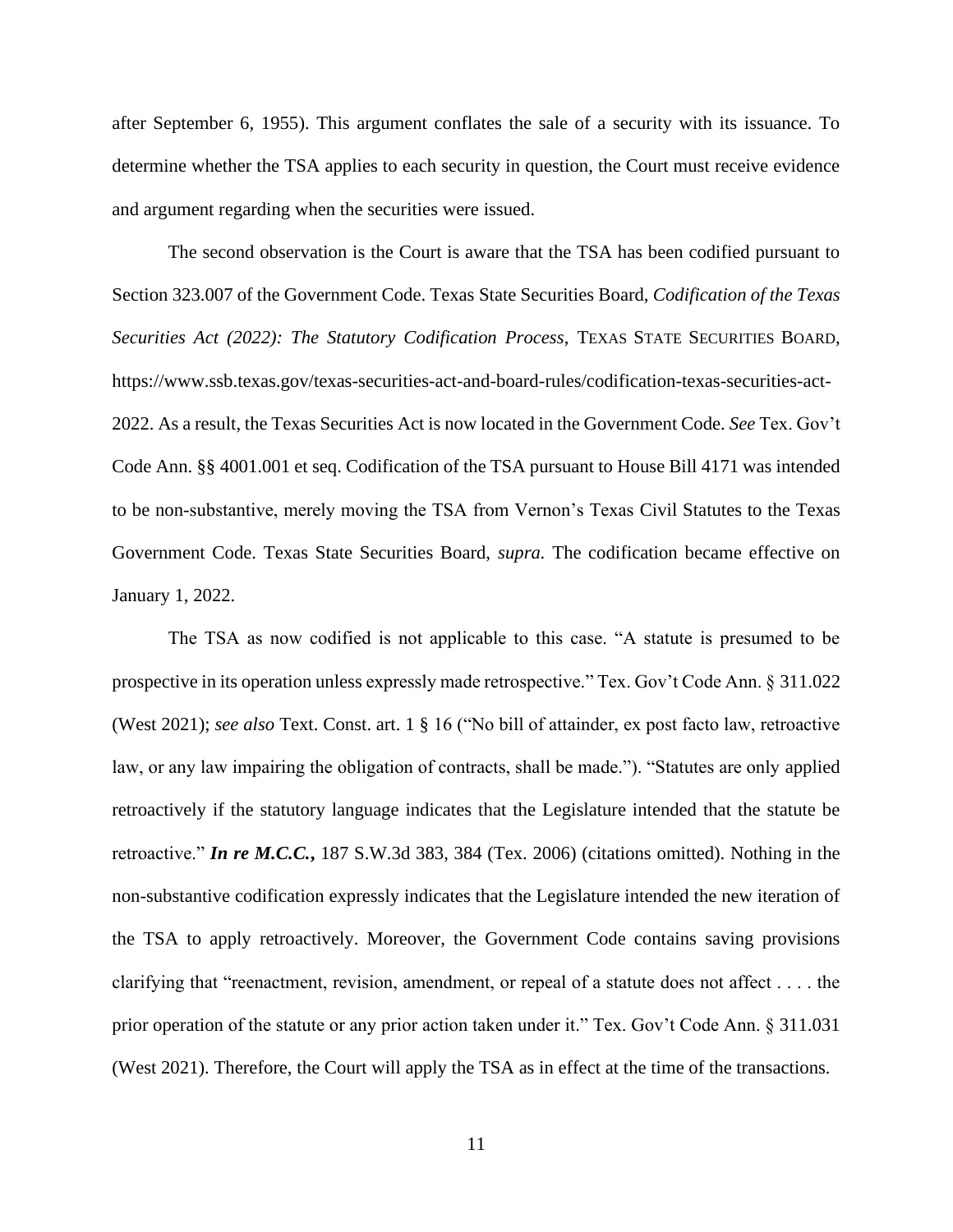### **ANALYSIS**

## **I. Eligibility of HY Tech Defendants to be Exempt From Registration Requirements of the TSA**

In this case, both parties acknowledge HY Tech Defendants sold TU oil and gas securities that were not registered. Section 7 of the TSA provides, "a person who offers or sells a security in

violation of Section 7 . . . of this Act is liable to the person buying the security from him, who may

sue either at law or in equity for recission or for damages if the buyer no longer owns this security."

Tex. Rev. Civ. Stat. Ann. art. 581-33(A). Section 7 of the TSA further provides:

No dealer or agent shall sell or offer for sale any securities issued after September 6, 1955, except those which shall have been registered by Notification under subsection B or by Coordination under subsection C of this Section 7 and except those which come within the classes enumerated in Section 5 or Section 6 of this Act, until the issuer of such securities or a dealer registered under the provisions of this Act shall have been granted a permit by the Commissioner . . . .

Tex. Rev. Civ. Stat. Ann. art. 581-7(A). Stated differently, Section 7 of the TSA provides, in relevant part, that a "dealer" or "agent" cannot sell a security without being granted a permit, unless the security is registered, or the security qualifies under one of the enumerated exemptions provided in Art. 581-5 of the TSA. *Id*.

Specific exemptions are described in Section 5 of the TSA. Tex. Rev. Civ. Stat. Ann. art. 581-5(A)-(U). The party claiming the exemption under Section 5 of the TSA has the burden of proof in establishing the exemption. *See* Tex. Rev. Civ. Stat. Ann. art. 581-37 ("It shall not be necessary to negative any of the exemptions in this Act in any complaint, information or indictment, or any writ or proceeding laid or brought under this Act; and the burden of proof of any such exemption shall be upon the party claiming the same"). If a sale of a security occurred in an exempt transaction, then the provisions of the TSA that require registration with the Texas State Securities Board do not apply to the sale of the security.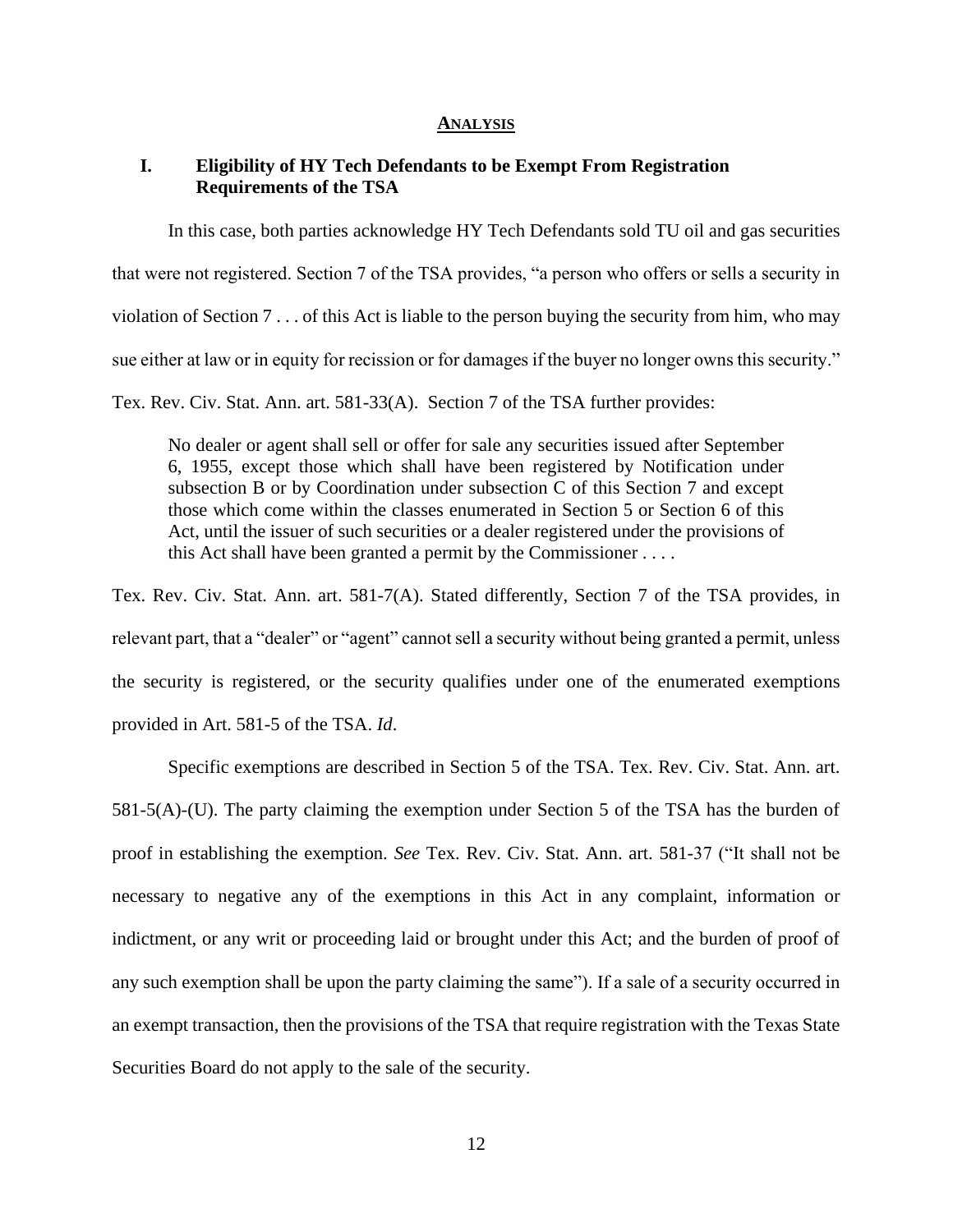Plaintiffs allege the HY Tech Defendants' sale of their oil and gas leases to TU constituted the sale of an unregistered security, and that HY Tech Defendants are ineligible for an exemption from the TSA. The HY Tech MSJ contends the HY Tech Transaction is exempt from the TSA under Tex. Rev. Civ. Stat. Ann. art. 581-5 §§ C(1), I, and Q and section 109.14(d) of the Texas Administrative Code.<sup>7</sup> The Court will address the applicability of each exemption to the HY Tech Transaction in turn.

## **A. Exemption for Isolated Transactions Under Art. 581-5 § (C)(1)**

Art.  $581-5(C)(1)$  provides that the following transaction is exempt from the Texas Securities Act:

Sales of securities made by or in behalf of a vendor, whether by dealer or other agent, in the ordinary course of bona fide personal investment of the personal holdings of such vendor, or change in such investment, if such vendor is not engaged in the business of selling securities and the sale or sales are isolated transactions not made in the course of repeated and successive transactions of a like character; provided, that in no event shall such sales or offerings be exempt from the provisions of this Act when made or intended by the vendor or his agent, for the benefit, either directly or indirectly, of any company or corporation except the individual vendor (other than a usual commission to said agent), and provided further, that any person acting as agent for said vendor shall be registered pursuant to this Act [.]

Tex. Rev. Civ. Stat. Ann. art. 581-5(C)(1) (referred to hereinafter as "TSA 5(C)(1)"). The TSA does not define the term "vendor." The parties' arguments did not include case law interpreting TSA 5(C)(1). Likewise, the Court did not find case law to inform it on what constitutes a sale "in the ordinary course of bona fide personal investment"; when a vendor is "not engaged in the business of selling securities"; or how to determine if "sales are isolated transactions not made in the course of repeated and successive transactions of a like character." Tex. Rev. Civ. Stat. Ann.

<sup>&</sup>lt;sup>7</sup> Tex. Rev. Civ. Stat. Ann. art. 581-5 §T ("Section 5.T") provides an exemption for "[s]uch other transactions or conditions as the board by rule, regulation, or order may define or prescribe, conditionally or unconditionally." Section 5.T allows movants to assert exemptions that are provided for by rules, regulations, or orders outside of the TSA, including the Texas Administrative Code.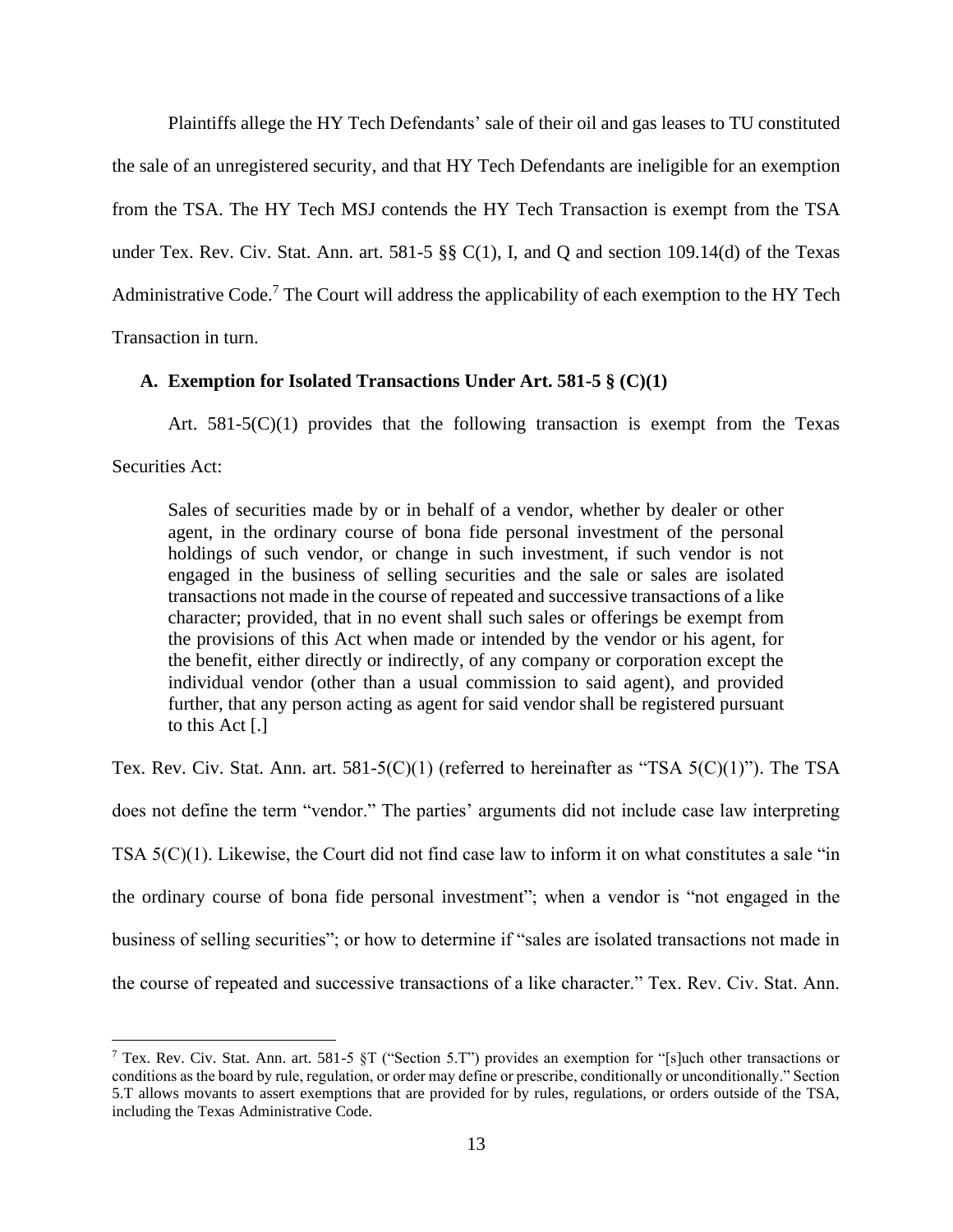art.  $581-5(C)(1)$ .

The HY Tech Defendants contend their sale of oil and gas securities to TU was an exempt transaction under TSA  $5(C)(1)$  for three reasons. First, Teinert has asserted the HY Tech Transaction was a sale of personal investments held by certain Youngblood Entities. (ECF No. 68, Ex. C, ¶ 5). Second, the HY Tech Defendants contend they were not "engaged in the business of selling securities." (ECF No. 68, ¶ 50). Finally, HY Tech Defendants argue the sales were "isolated transactions" because they "made no sales over the 40 years the family owned the interests." (*Id*.).

Plaintiffs' MSJ contends the HY Tech Defendants do not qualify for the exemption under TSA 5(C)(1) because they fall within the statutory definition of a "dealer" with respect to the sale of the lease interests they owned. (ECF No. 71, ¶ 38). Moreover, Plaintiffs contend Teinert—who was not licensed under the TSA—acted as an "agent" for the HY Tech Defendants in the transaction with TU. (*Id*.).

Despite the dearth of case law applying the exemption under TSA  $5(C)(1)$ , the Court finds the repeated use of the word "personal" dispositive. *See* Tex. Rev. Civ. Stat. Ann. art. 581-5(C)(1) (referring to a sale of securities "in the ordinary course of bona fide personal investment of the personal holdings of such vendor . . . ."). The TSA defines the term "person," but does not define the word "personal." *See* Tex. Rev. Civ. Stat. Ann. art. 581-4(B) (stating, [t]he terms 'person' and 'company' shall include a corporation, person, joint stock company, partnership, limited partnership, association, company . . . ."). The Court will not conflate the TSA-defined noun "person" with the undefined adjective "personal," which the Legislature uses repeatedly in the exemption.

"It is cardinal law in Texas that a court construes a statute, 'first, by looking to the plain and common meaning of the statute's words.'" *Fitzgerald v. Adv. Spine Fixation Sys., Inc.*, 996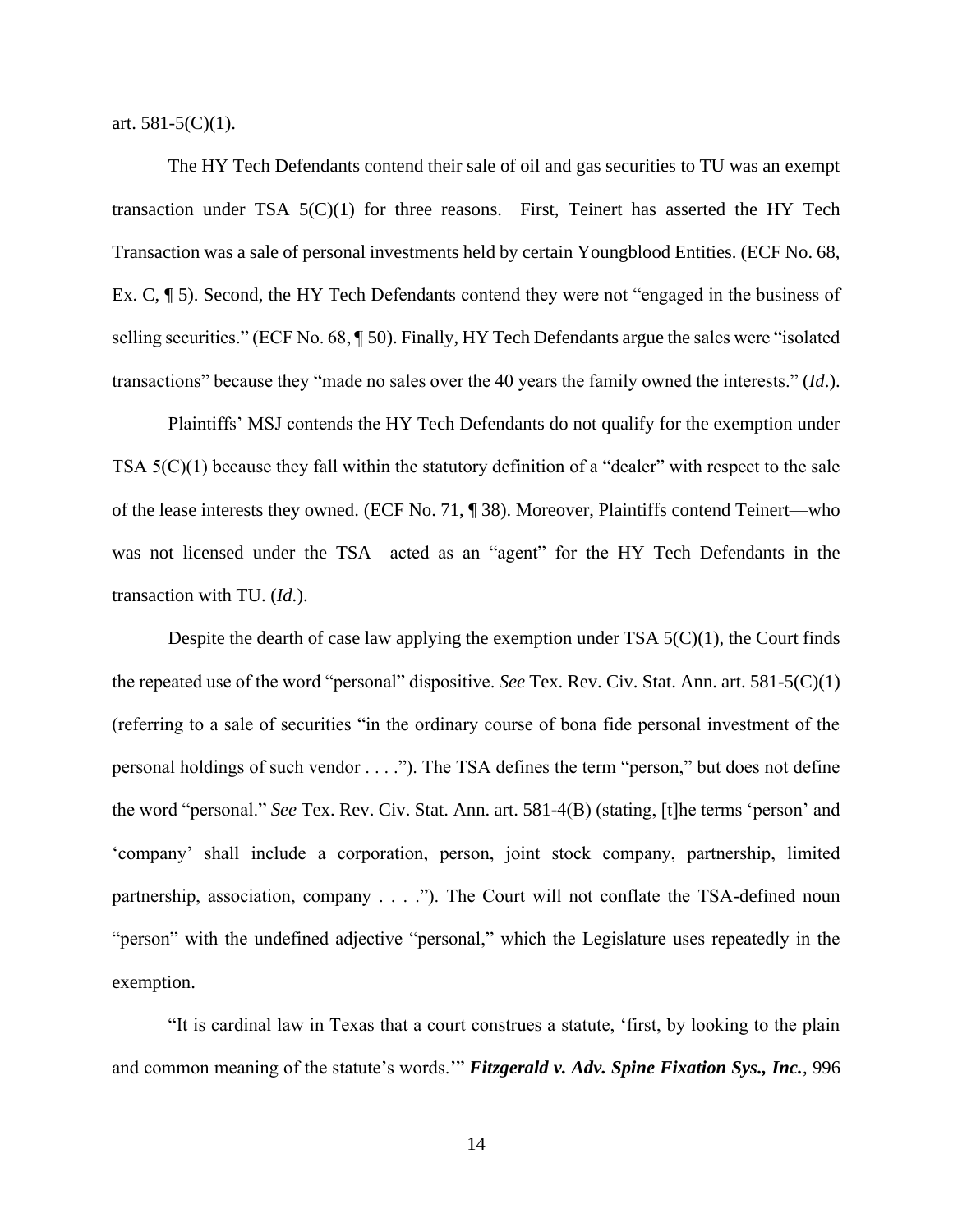S.W.2d 864, 865 (Tex. 1999) (citation omitted); *see also* Antonin Scalia & Bryan A. Garner, Reading Law: The Interpretation of Legal Texts 69 (2012) ("Words should be given 'their ordinary, everyday meanings,'" unless the lawmaking body has provided a specific definition, or "the context indicates they bear a technical sense."). Giving every word and phrase meaning is also cardinal to statutory interpretation. In Texas, courts are to "presume that the Legislature chooses a statute's language with care, including each word chosen for a purpose, while purposefully omitting words not chosen." *TGS-NOPEC Geophysical Co. v. Combs*, 340 S.W.3d 432, 439 (Tex. 2011); *see also* Antonin Scalia & Bryan A. Garner, Reading Law: The Interpretation of Legal Texts 174 (2012) ("If possible, every word and every provision is to be given effect . . . . None should be ignored.").

TSA 5(C)(1) emphasizes the personal nature of the holding(s), investment, and transaction. The transaction must be made "in the ordinary course of a bona fide *personal* investment of the *personal* holdings" of the vendor. Tex. Rev. Civ. Stat. Ann. art. 581-5(C)(1) (emphasis added). Because the TSA does not define "personal," the Court refers to the meaning of the word "personal" in Black's Law Dictionary. Black's Law Dictionary defines the adjective "personal" as "of or affecting a person," such as a personal injury, or "of or constituting personal property." Black's Law Dictionary (11th ed. 2019). The Court, therefore, concludes that the adjective "personal" describes something in relation to an individual. The Court will neither ignore the word "personal" nor its human connotation. Because of the human connotation of the word "personal," the Court concludes that a business entity cannot have personal investments or personal holdings. Therefore, the security at issue must be held by a human individual, and must be sold by a human individual, for the exemption to apply.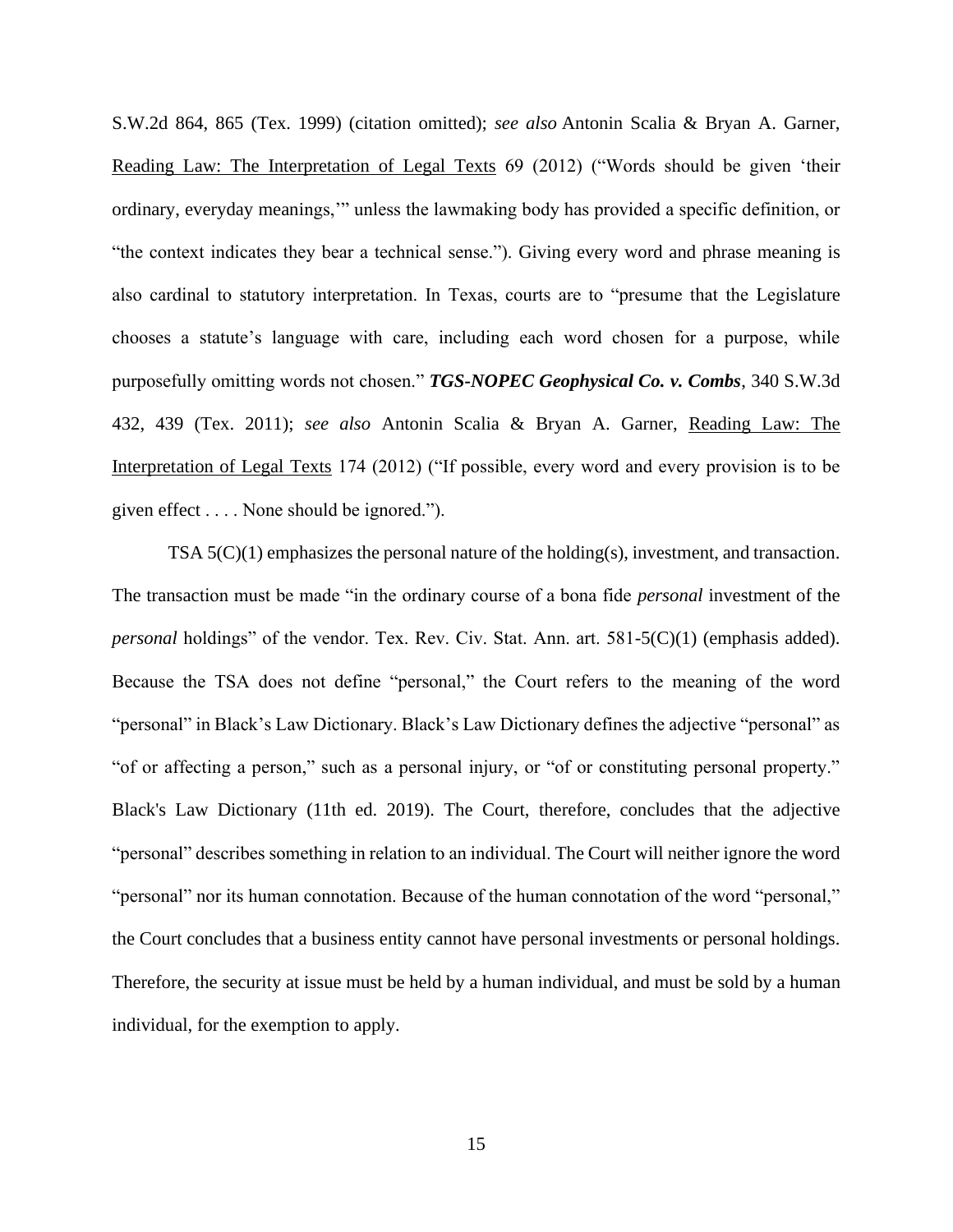Here, the Purchase and Sale Agreement demonstrates that HY Tech<sup>8</sup> sold its interests in oil and gas leases to TU. (ECF No. 68, Ex. C-1). HY Tech is not an individual human being. (*Id*.). Therefore, the Court finds that HY Tech is ineligible for the exemption under TSA  $5(C)(1)$  because companies cannot be protected by an exemption afforded only to individuals with "personal" holdings. Accordingly, the Court GRANTS IN PART Plaintiffs' MSJ on the grounds that HY Tech is ineligible for the exemption from registration under TSA  $5(C)(1)$ . HY Tech's MSJ is DENIED as to this issue.

## **B. Limited Offering Exemptions Under Art. 581-5 §§ (I)(a), (I)(c)**

Article 581-5(I) ("TSA 5(I)") provides three exemptions for sales of securities by issuers that are for limited offerings. Tex. Rev. Civ. Stat. Ann. art 581-5(I). Initially, HY Tech Defendants contended they qualify under two of those exemptions: Article 581-5(I)(a) and Article 581-5(I)(c). In their Response to Plaintiffs' Motion for Partial Summary Judgment HY Tech Defendants conceded the exemptions at TSA 5(I) do not apply because Defendants are not "issuers" of oil and gas securities pursuant to the definition provided in TSA 581-4(G). (ECF No. 110, ¶ 7). Accordingly, the Court GRANTS Plaintiffs' MSJ for this exemption, finding that HY Tech Defendants cannot claim exemptions under Articles 581-5(I)(a) and 581-5(I)(c).

### **C. The Oil & Gas Exemption Under Art. 581-5 § (Q)**

Tex. Rev. Civ. Stat. Ann. art.  $581-5(Q)$  (hereinafter, "Art.  $581-5(Q)$ ") exempts from the registration requirements of the TSA transactions of the following nature:

The sales of interests in and under oil, gas or mining leases, fees or titles, or contracts relating thereto, where (1) the total number of sales by any one owner of interests, whether whole, fractional, segregated or undivided in any single oil, gas or mineral lease, fee or title, or contract relating thereto, shall not exceed thirty-five

<sup>&</sup>lt;sup>8</sup> The summary judgment evidence also establishes that TY Com, Inc.—another entity associated with the HY Tech Defendants—sold interests in the HY Tech Transaction. (ECF No. 68, Ex. C-1). TY Com, Inc. is a named defendant in the lawsuit. Plaintiffs, however, have not moved for summary judgment against TY Com, Inc. so the Court will not address the TY Com, Inc. interests.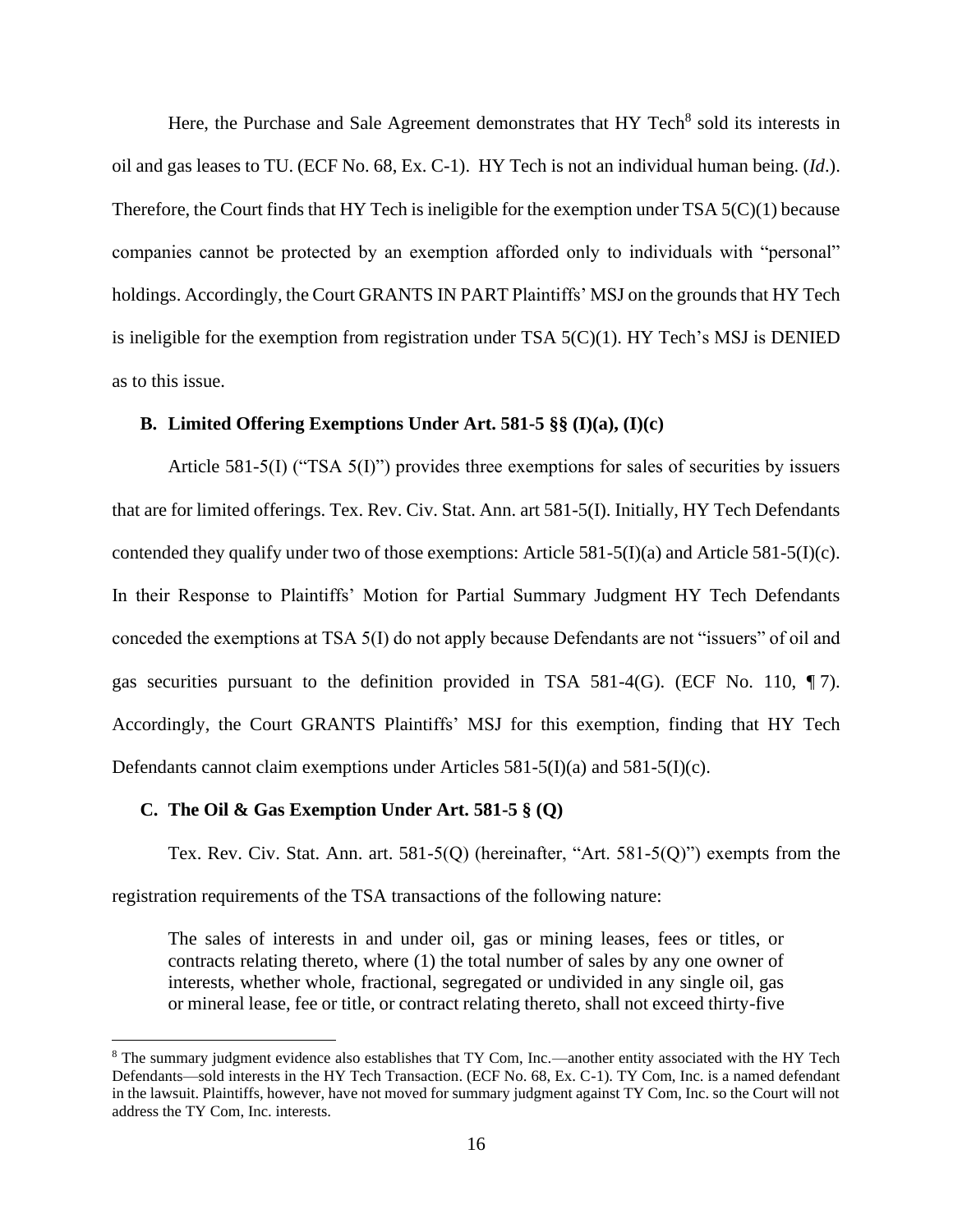(35) within a period of twelve (12) consecutive months and (2) no use is made of advertisement or public solicitation; provided, however, if such sale or sales are made by an agent for such owner or owners, such agent shall be licensed pursuant to this  $Act \ldots$ .

Tex. Rev. Civ. Stat. Ann. art. 581-5(Q) (referred to as "TSA 5(Q)"). Stated differently, TSA 5(Q) exempts interests in oil and gas leases from registration under the TSA if two elements are met: (1) the total number of interests sold does not exceed thirty-five within a twelve month period; and (2) no use is made of advertisement or public solicitation." *Paull v. Cap. Res. Mgmt., Inc.*, 987 S.W.2d 214, 217 (Tex. App.–Austin, 1999, pet. denied). The Court will address each of the elements under TSA 5(Q) in turn.

## **1. Total Number of Interests Sold Within a Twelve-Month Period**

The Court cannot discern whether element one is met because the summary judgment evidence is conflicting. Teinert submitted an affidavit stating, "neither the members of the Youngblood family, individually or through the Youngblood entities, have ever purchased or sold any oil and gas interests in the 13 years they have owned interests in HY Tech and YCVC LP until the transaction with [TU]." (ECF No. 68, Ex. C, ¶ 5). In her deposition, however, Teinert testified HY Tech sold its Schubert Lease to Mewbourne Oil and Gas in December 2016. (ECF No. 71, Ex. A, 9:14–10:1). The Court concludes the evidence contains conflicting facts as to the number of sales of oil and gas leases that HY Tech completed between 2016 and 2017. A genuine issue of material fact exists, so this issue is reserved for trial.

## **2. Public Solicitation**

The parties do not allege the HY Tech Defendants used advertisement to sell their oil and gas interests. Therefore, the issue here is whether the HY Tech Defendants used public solicitation in the sale of those interests.

The exemption prohibits using *public* solicitation. Courts in Texas are required to presume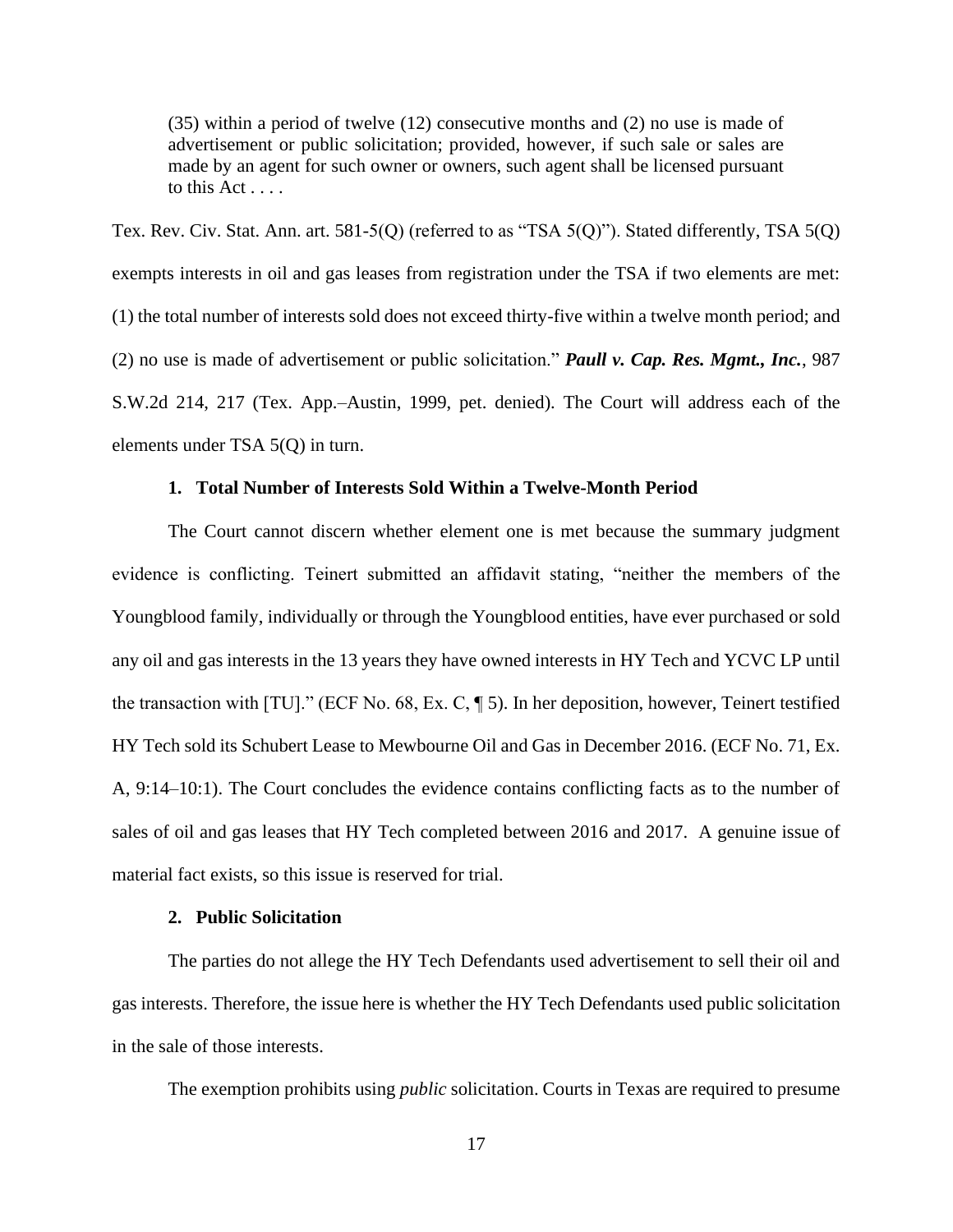that the legislature uses each word for a purpose and that no word is superfluous. *Combs*, 340 S.W.3d at 439; *see also* Antonin Scalia & Bryan A. Garner, *supra*, at 174 (2012) ("If possible, every word and every provision is to be given effect . . . . None should be ignored."). Use of the word "public" in TSA 5(Q) suggests private discussions regarding the sale of an oil and gas interest may not defeat the exemption. In *Nicholas*, a Texas state appellate court supported the trial court's finding that a seller of securities did not engage in public solicitation or advertising for purposes of an analysis under TSA 5(Q) when the purchaser of securities "initially sought out the [securities seller] after learning of the prospective drilling operations to be conducted by the [securities seller] through a fellow officer in the bank where [purchaser] worked." 687 S.W.2d 365, 368 (Tex.App.— Tyler 1984, writ ref'd n.r.e.). The *Nicholas* court differentiated between such "personal and private dealings" and "public solicitation." *Id.* In *Paull*, another Texas state appellate court relied on *Nicholas* to affirm the trial court's determination that no public solicitation occurred when a security seller presented information about an investment opportunity to a security investor at the investor's own request. 987 S.W.2d at 217. This Court finds the *Nicholas* distinction persuasive.

As a threshold matter, the Court observes that summary judgment evidence does not support concluding this solicitation was public in nature. Like in *Nicholas***,** these transactions began because Scribner initiated private sale discussions with the HY Tech Defendants. 687 S.W.2d at 368. This limited private dealing cuts against a finding of public solicitation.

By rule, the Texas State Board of Securities (the "Board") provides that Texas Administrative Code §§ 109.13(a)-(c) and (j) (hereinafter, the Texas Administrative Code shall be referred to as "TAC") applies to offerings under TSA 5(Q). This authority is derived from Tex.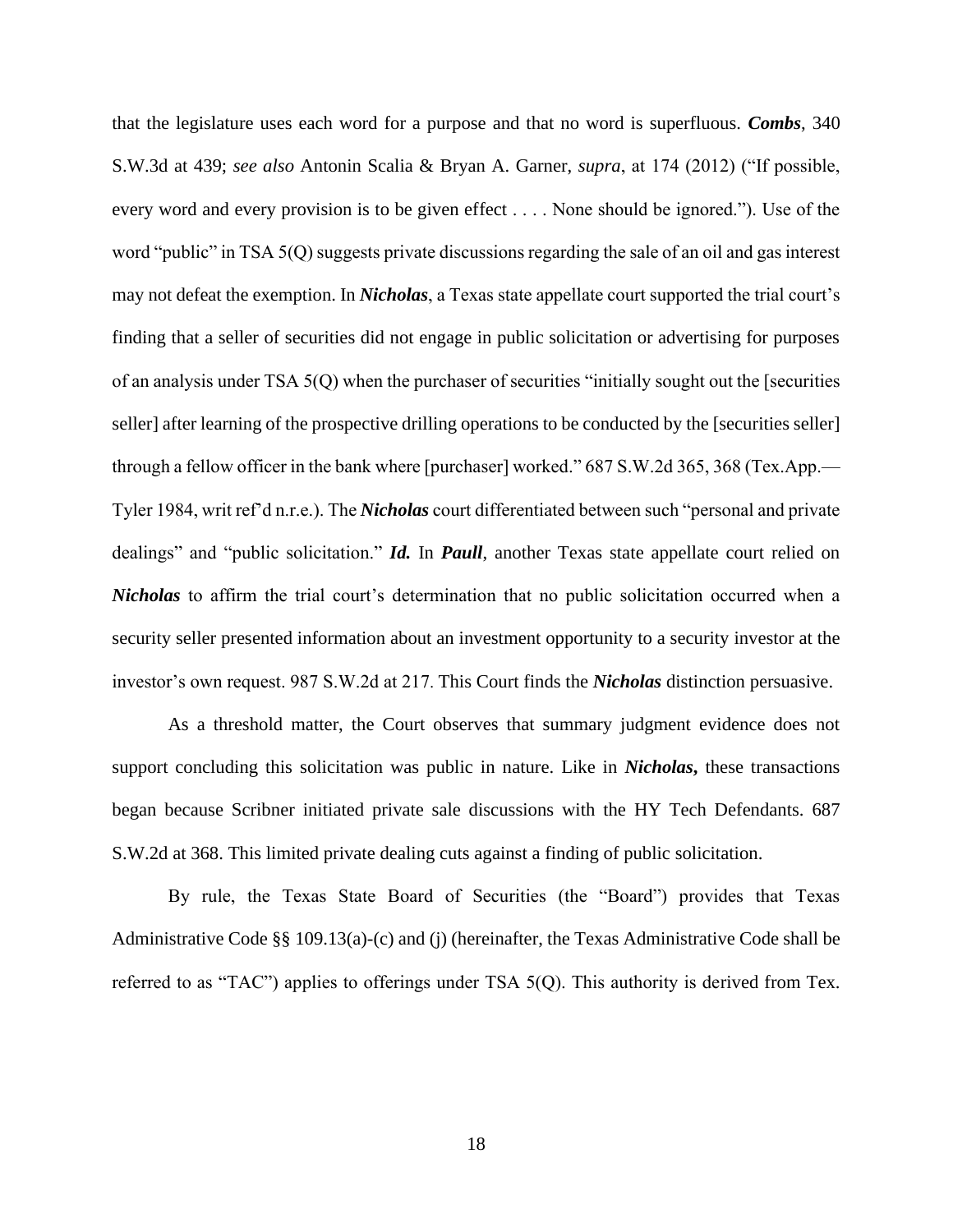Rev. Civ. Stat. Ann. Art.  $581-5(T)$ .<sup>9</sup> The rule issued by the Board provides:

It is the intent of the State Securities Board that  $\S$  109.13(a)-(c) and (j) of this title (relating to Limited Offering Exemptions) apply to transactions made pursuant to the Securities Act,  $\S$  5.Q, and that the terms defined in  $\S$  109.13(a)-(c) and (j) of this title (relating to Limited Offering Exemptions) have the same meanings for purposes of § 5.Q as they do for the Securities Act, § 5.I.

7 Tex. Admin. Code § 109.14(a) (State Securities Board, Transactions Exempt From Registration).

TAC § 109.13, which addresses Limited Offering Exemptions, defines "public

solicitation" for purposes of analyzing whether "use is made of public solicitation" in the sale of

interests of oil and gas under TSA 5(Q). TAC § 109.13(a) titled "public solicitation, well-informed,

and sophisticated investor" provides:

The offer for sale or sale of the securities of the issuer would not involve the use of public solicitation under the Act, § 5.I, if the issuer, after having made a reasonable factual inquiry has reasonable cause to believe, and does believe, that the purchasers of the securities are sophisticated, well-informed investors or wellinformed investors who have a relationship with the issuer . . . , and such purchasers acquire the securities as ultimate purchasers and not as underwriters or conduits to other beneficial owners or subsequent purchasers . . . The offer without advertising to a person who did not come within the class of persons described in this subsection does not alone result in public solicitation if the issuer had a reasonable cause to believe and did believe that such person fell within the class of persons described, and that such offer was not made indiscriminately.

7 Tex. Admin. Code § 109.13(a) (State Securities Board, Transactions Exempt From Registration).

In simplified terms, owner's<sup>10</sup> sale of a security would not involve "the use of public solicitation"

<sup>9</sup>Art. 581-5(T) provides that the TSA's registration requirements shall not apply to "[s]uch other transactions or conditions as the board by rule, regulation, or order may define or prescribe, conditionally or unconditionally." Tex. Rev. Civ. Stat. Ann. art. 581-5(T).

<sup>&</sup>lt;sup>10</sup> The Court observes that TAC  $\S$  109.13(a) describes public solicitation in terms of "the securities of the issuer." 7 Tex. Admin. Code Ann. § 109.13(a). Defendants conceded they are not issuers of oil and gas securities. Despite using the word "issuer," the Court concludes the TSSB did not intend for TSA 5(Q)—which protects owners, not issuers to be limited by the word "issuer." TAC § 109.14(a) specifically states that "[i]t is the intent of the State Securities Board that  $\S 109.13(a)$ –(c) and (j) of this title ... apply to transactions made pursuant to the Securities Act,  $\S 5.Q$ , and that the terms defined in § 109.13(a)–(c) and (j) of this title ... have the same meanings for purposes of § 5.Q as they do for the Securities Act, § 5.I." 7 Tex. Admin. Code Ann. § 109.14(a). Reading the definitions of public solicitation contained in TAC § 109.13 as only applying to issuers would render those same definitions meaningless for the owners protected by TSA 5(Q). As such, the Court will interpret the definitions of public solicitation in TAC § 109.13(a) as applying to sales of securities by an "issuer" for purposes of TSA 5(I) but as applying to sales of securities by an "owner" for purposes of TSA 5(Q).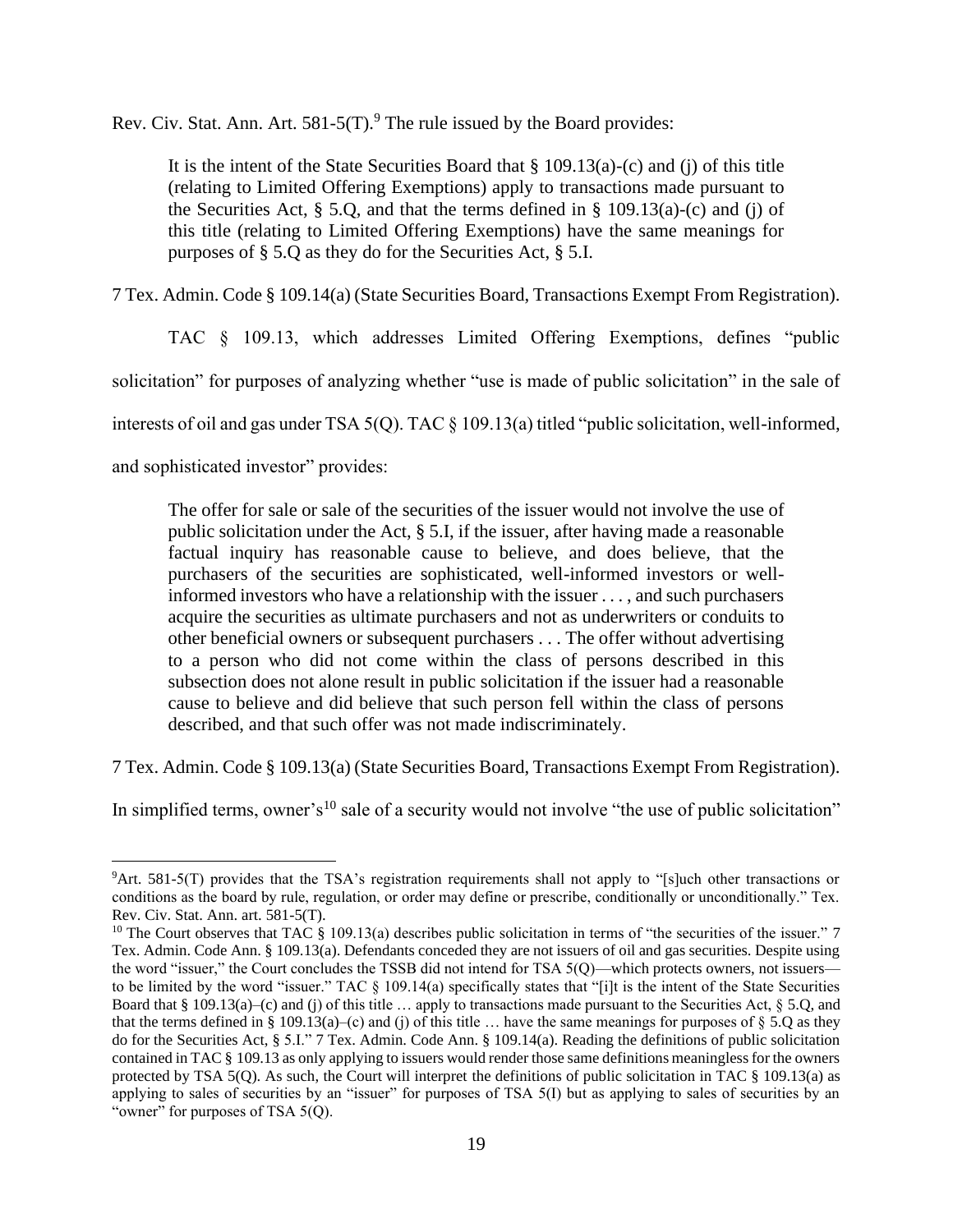if it is made: (1) after a reasonable factual inquiry to sophisticated, well-informed investors, or (2) to well-informed investors who have a relationship with the owner or its principals that evinces trust and the purchasers do not acquire the securities for resale. *Id*. Moreover, the owner must both have reason to believe and in fact believe that the purchaser meets one of these criteria to satisfy the exemption. *Id*. The TAC provides guidance to assist in assessing whether an investor is "wellinformed" and/or "sophisticated." 7 Tex. Admin. Code §§ 109.13(a)(1)–(2).

## **i. Well-Informed Investor**

In TAC  $\S$  109.13(a)(1), the Board provides considerations for determining if an investor is "well-informed," stating:

The term "well-informed" could be satisfied through the dissemination of printed material to each purchaser prior his or her purchase, which by a fair and actual presentation discloses the plan of business, the history, and the financial statements of the [owner], including material facts necessary in order that the statements made, in light of the circumstances under which they are made, not be misleading.

7 Tex. Admin. Code § 109.13(a)(1).

Plaintiffs contend TU cannot be characterized as a "well-informed" investor because HY Tech Defendants "*must* have, at a minimum, ensured that TU had sufficient information in order to make an informed investment decision about the transaction." (ECF No. 71, ¶ 40) (emphasis added). Plaintiffs then proceed to argue that the Board "provides a way to satisfy" the wellinformed investor requirement: "by disseminating to the buyer printed materials containing the relevant financial and investment-related information." (*Id*.).

HY Tech Defendants' MSJ argues, generally, that the oil and gas interests owned by the HY Tech Defendants were not marketed to Plaintiffs, nor were they publicly advertised or solicited. Instead, Scribner initiated all conversation with the HY Tech Defendants—unsolicited by calling Teinert. (ECF No. 68, ¶ 59). None of the HY Tech Defendants had met or heard of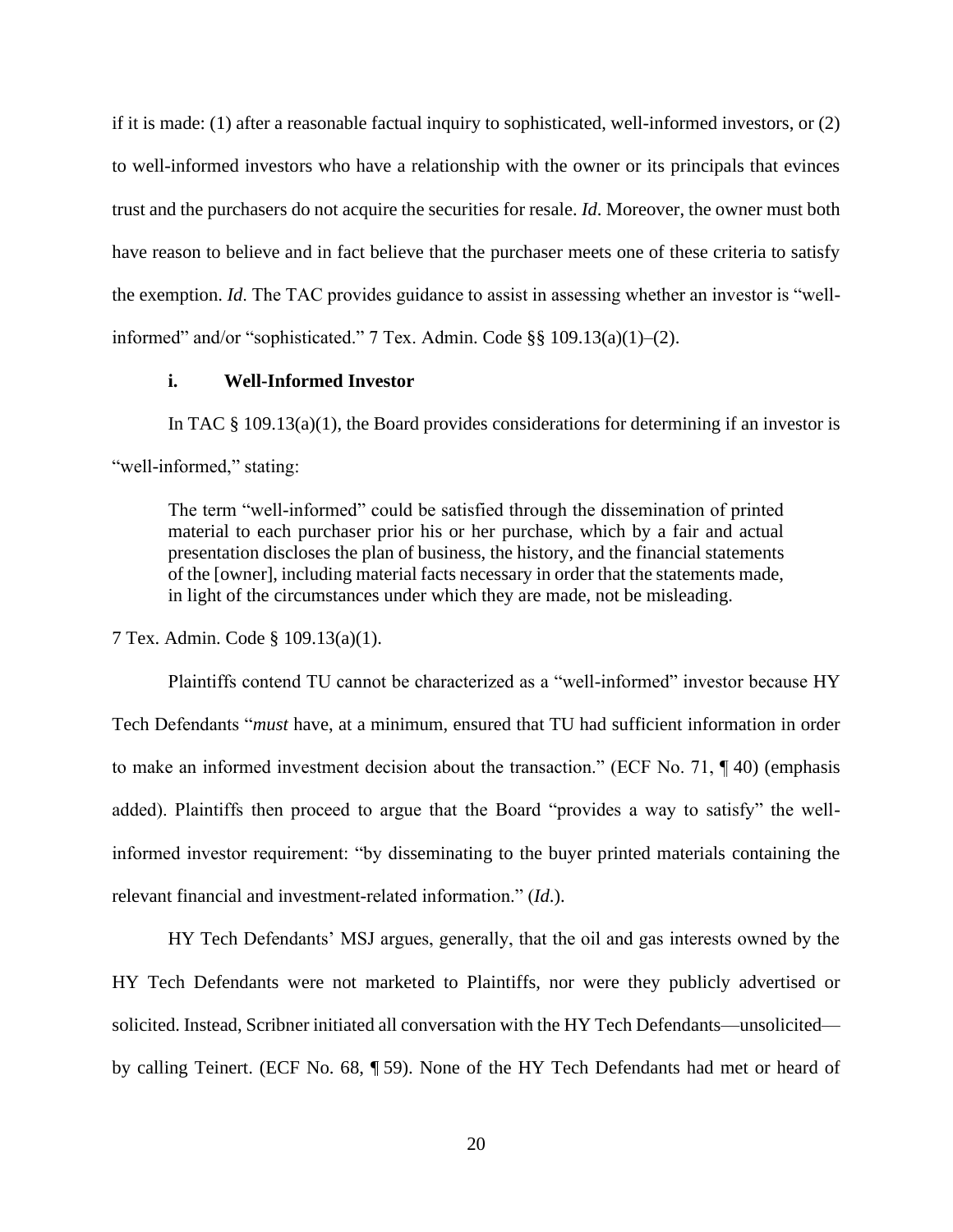Scribner, TU, or DALF before Scribner called on February 6, 2017. (*Id*.). Defendants argue TU's investments were the results of personal and private dealings between the parties and initiated by Plaintiffs' agent, Scribner. (*Id*. at ¶¶ 59–60). HY Tech Defendants argue they "had reasonable cause to believe and did believe that the purchasers of the HY Tech Wells were sophisticated and well-informed investors" because Scribner—as TU's agent— was well-informed because he identified himself as a petroleum engineer and touted how knowledgeable he was about the oil and gas industry, particularly in the Texas panhandle region. (*Id*. at ¶ 64).

The Court finds that HY Tech Defendants "made a reasonable factual inquiry" and "had reasonable cause to believe" that Scribner was well-informed. 7 Tex. Admin. Code § 109.13(a)(1). The Court recognizes that HY Tech Defendants did not disseminate printed material disclosing the plan of business, history, and financial statements of the HY Tech Transaction. Plaintiffs' MSJ acknowledges that the Board "provides *a way* . . . to satisfy" the well-informed investor requirement." (ECF No. 71, ¶ 40) (emphasis added). The Court agrees with TU that TAC § 109.13(a)(1), does, indeed, give a decision-making body a method to analyze if an investor is "well-informed"; but this method is in no way the only method of making such a determination.

The Texas legislature instructs this Court that deciding if an investor is "well-informed" "*could* be satisfied through the dissemination of printed materials" informing the purchaser about the security it is buying. 7 Tex. Admin. Code  $\S$  109.13(a)(1) (emphasis added). "To determine whether the Legislature intended a provision to be mandatory or directory, we consider the plain meaning of the words used, as well as the entire act, its nature and object, and the consequences that would follow from each construction." *Helena Chemical Co. v. Wilkins*, 47 S.W.3d 486, 494 (Tex. 2001). The TAC does not direct that the Court shall or must use dissemination of printed materials as the sole criteria for concluding that an investor was "well-informed." The TAC merely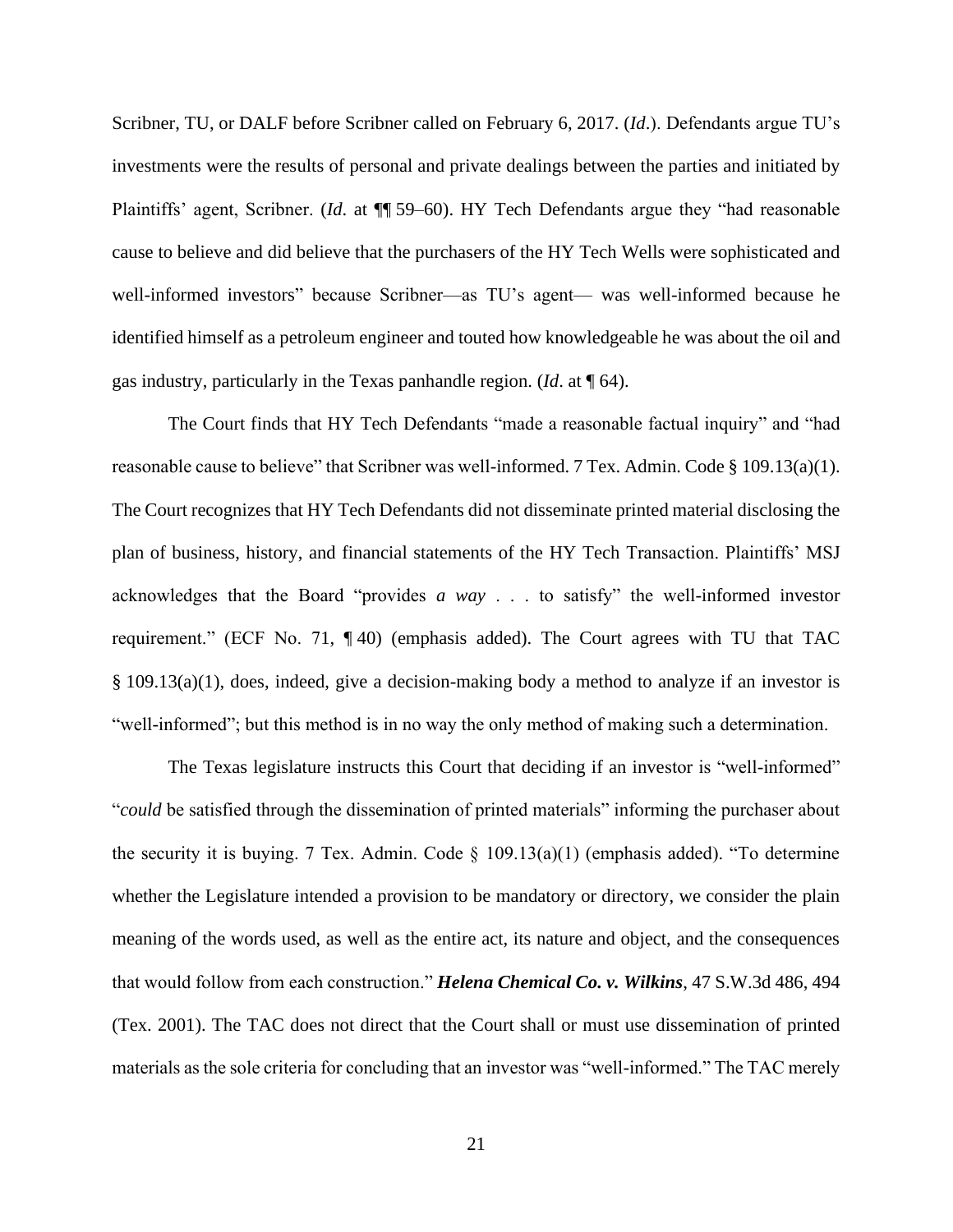provides how an investor *could* be deemed "well-informed." 7 Tex. Admin. Code § 109.13(a)(1). Therefore, the Court considers the plain meaning of the word "well-informed."

Here, Scribner, as agent for DALF and TU, informed Teinert that TU holds oil and gas leases for DALF to operate. (ECF No. 68, Ex. D, 76:12–77:5). On a repeated basis, Scribner held himself out as a petroleum engineer. (ECF No. 71, Ex. A, 10:22–11:10; ECF No. 68, Ex. C, ¶ 7). Scribner informed Teinert that DALF is a "sophisticated oil and gas company based in San Antonio that owned oil and gas interests elsewhere in Texas and that DALF was looking to expand into the Texas Panhandle." (ECF No. 68, Ex. C, ¶ 7). Scribner also told Teinert he previously went on a ride along of the leases in August 2016 with a third party. (ECF No. 71, Ex. A, 11:12–15). Like the sellers in *Nicholas*, the Defendants here did not seek out Plaintiffs as buyers for their oil and gas interest. 687 S.W.2d 3 at 368. Rather, DALF and TU's agent Scribner contacted the HY Tech Defendants himself to ask if they had any oil and gas interests for sale. The culmination of facts and evidence leads the Courts to conclude the HY Tech Defendants "made a reasonable factual inquiry" and "had reasonable cause to believe" that Scribner as TU's agent was well-informed.

The Court also finds that the HY Tech Defendants actually believed TU was well-informed at the time of the transaction. Teinert fact-checked Scribner's representations. Teinert accessed Scribner's LinkedIn profile, saw that he listed a petroleum engineering degree and work experience with other large oil companies and DALF, and "was convinced that Scribner was an oil and gas 'landman' with significant experience in the oil and gas industry." (ECF No. 67, Ex. C, ¶ 7). Teinert also researched TU and DALF. (ECF No. 68, Ex. C, ¶ 12; ECF No. 71, Ex. A, 17:16–21:3). Teinert learned that TU formed in 2014, was located in San Antonio, and was in good standing. (ECF No. 68, Ex. C-9; ECF No. 68, Ex. C, ¶ 13). Teinert also researched DALF on the Railroad Commission website. (ECF No. 68, Ex. C-8; ECF No. 68, Ex. C, ¶ 12). After her review,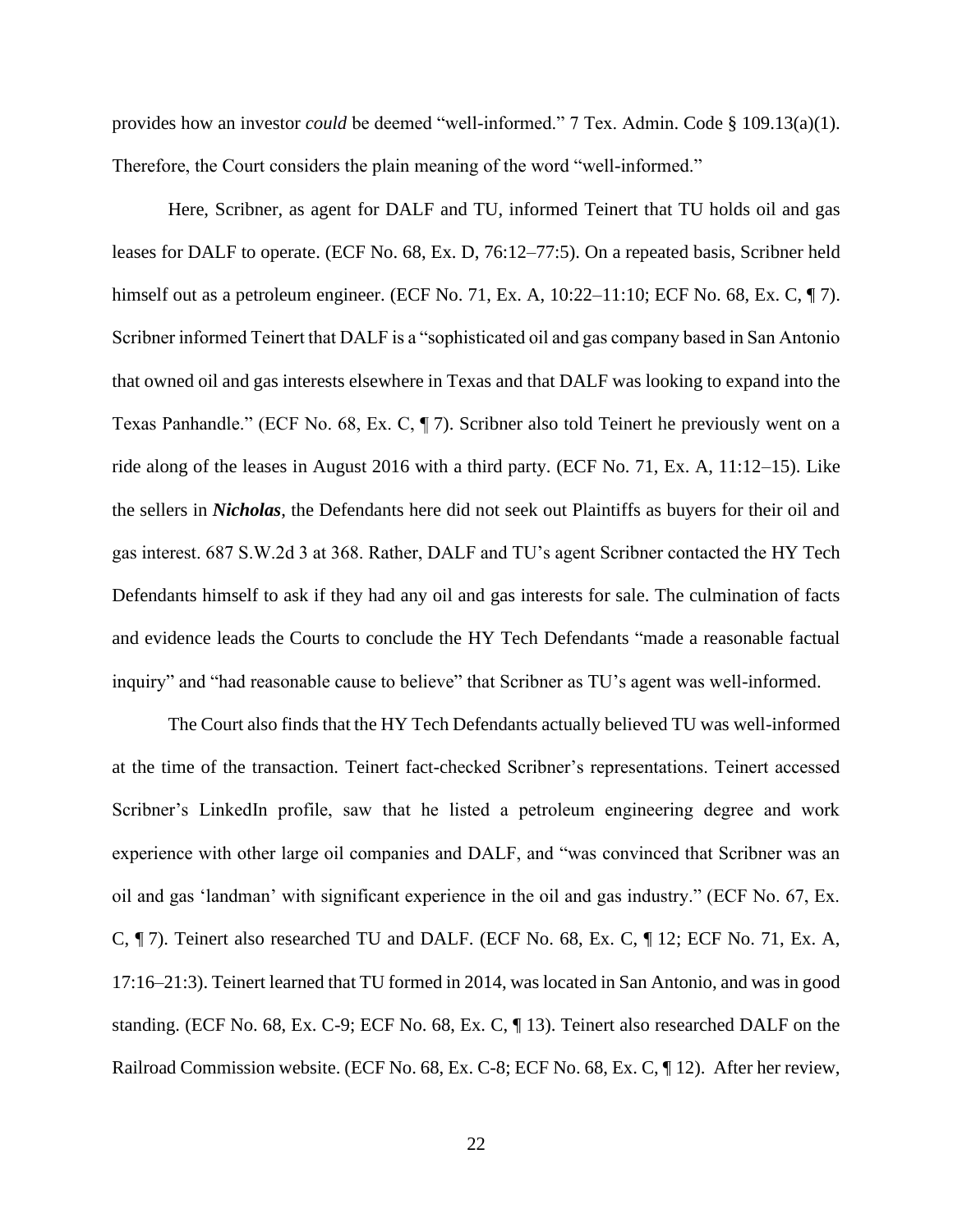she "believed that DALF was engaged in the business of exploring for or producing oil, gas, or other minerals as an ongoing business or at least was [an] oil and gas drilling company, well service company, or production company." (ECF No. 68, Ex. C, ¶ 13). Attached to HY Tech MSJ at Exhibits C-8 and C-9 are timestamped search results from Texas government websites corroborating that Teinert conducted this research before closing the HY Tech Transaction. The Court therefore finds that HY Tech Defendants actually believed TU was a well-informed investor.

The Court will now consider whether Peterson Defendants reasonably and actually believed Plaintiffs were sophisticated investors.

## **ii. Sophisticated Investor**

In determining if an investor is "sophisticated," "at least the following factors should be considered":

- (A) The financial capacity of the investor, to be of such proportion that the total cost of that investor's commitment in the proposed investment would not be material when compared with his total financial capacity. It may be presumed that if the investment does not exceed 20% of the investor's net worth (or joint net worth with the investor's spouse) at the time of sale that the amount invested is not material.
- (B) Knowledge of finance, securities, and investments, generally. This criteria may be met by the investor's purchaser representative if such purchaser representative has such knowledge, so long as such purchaser representative:
	- (i) has no business relationship with the [owner];
	- (ii) represents only the investor and not the [owner]; and
	- (iii) is compensated only by the investor.
- (C) Experience and skill in investments based on actual participation. This criteria may be met by the investor's purchaser representative if such purchaser representative has such experience and skill, so long as such purchaser representative:
	- (i) has no business relationship with the [owner];
	- (ii) represents only the investor and not the [owner]; and
	- (iii) is compensated only by the investor.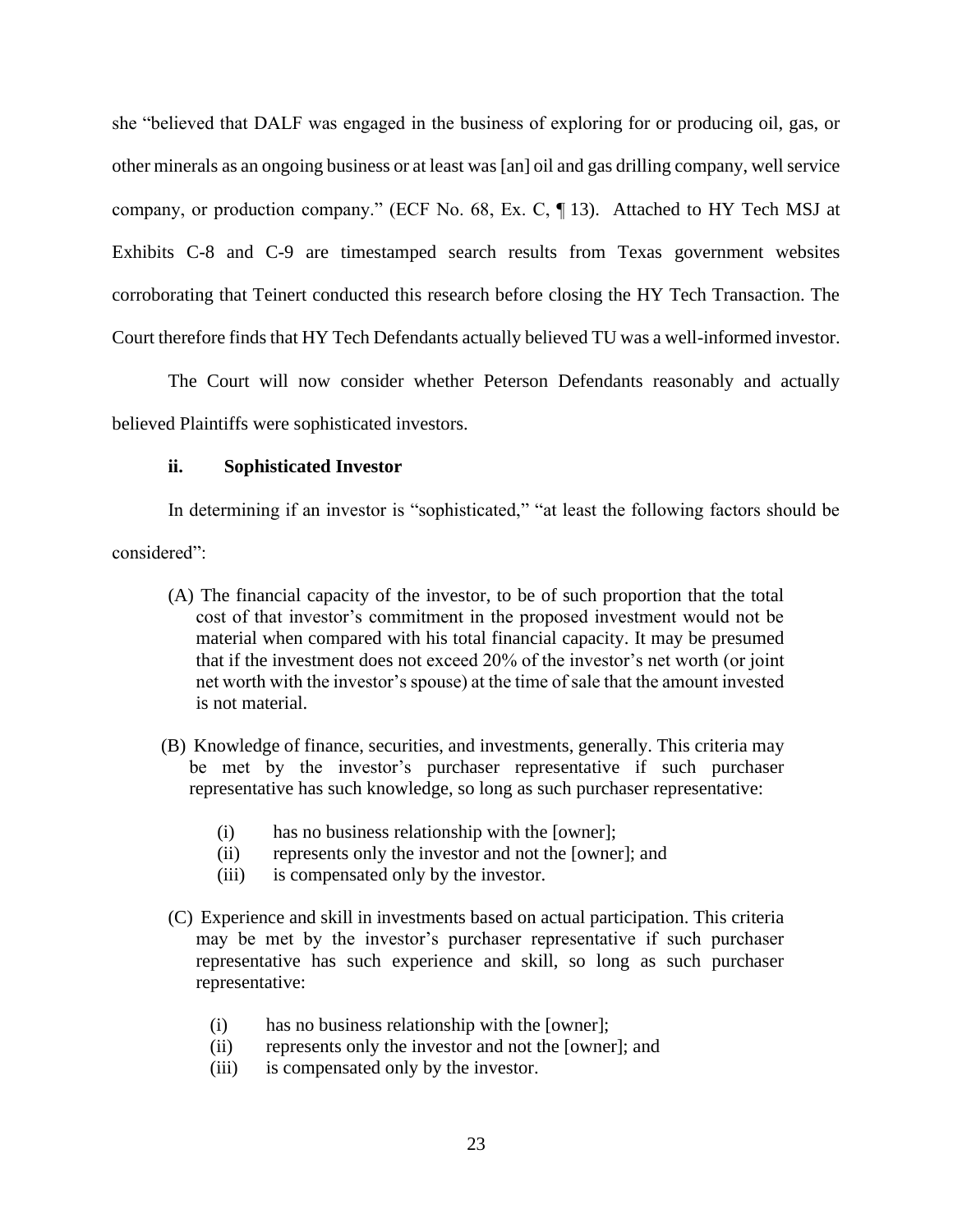7 Tex. Admin. Code §§ 109.13(a)(2)(A)-(C). In summary form, determining if an investor is "sophisticated" requires, at a minimum, consideration of the investor's financial capacity; the investor's knowledge, or the knowledge of the investor's purchaser representative, regarding finance, securities, and investments; and the investor's experience and skill. *Id*.

Plaintiffs argue HY Tech Defendants did not have a reasonable "basis and actual belief that TU was a 'sophisticated' investor" because they did not "know[] and consider[] TU's financial capacity, how this particular transaction stood in relationship to TU's net worth, TU's knowledge of finance, securities, and investments, and TU's experience and skill in investments based on actual participation." (ECF No. 71, ¶ 41).

HY Tech MSJ advances the same arguments regarding why TU was a sophisticated investor as it did to argue TU was a well-informed investor. (ECF No. 68, ¶¶ 64–66).

The Court adopts its findings from the "well-informed investor" section above to conclude HY Tech Defendants reasonably and actually believed TU was a sophisticated investor. Scribner also had ongoing conversations with Teinert regarding reserving Oil & Gas Holdings an overriding royalty interest. (ECF No. 68, Ex. C-6). Moreover, Scribner sent Teinert an example assignment wherein Scribner conveyed the Novella Assignment to TU in October 2016. (ECF No. 68, Ex. C-6). Based on these facts, the Court concludes that HY Tech Defendants "made a reasonable factual inquiry," "had reasonable cause to believe," and "[did] believe" TU was a sophisticated investor.

#### **3. Additional Considerations Under TAC § 109.13(j)**

Plaintiffs contend HY Tech Defendants cannot claim the exemption under TAC § 109.13 because—in addition to failing to make a reasonable factual inquiry, having a reasonable cause to believe, and then actually believing that TU is a "well-informed" and "sophisticated" investor they also did not satisfy the Board's further "limitations on disposition" requirement under TAC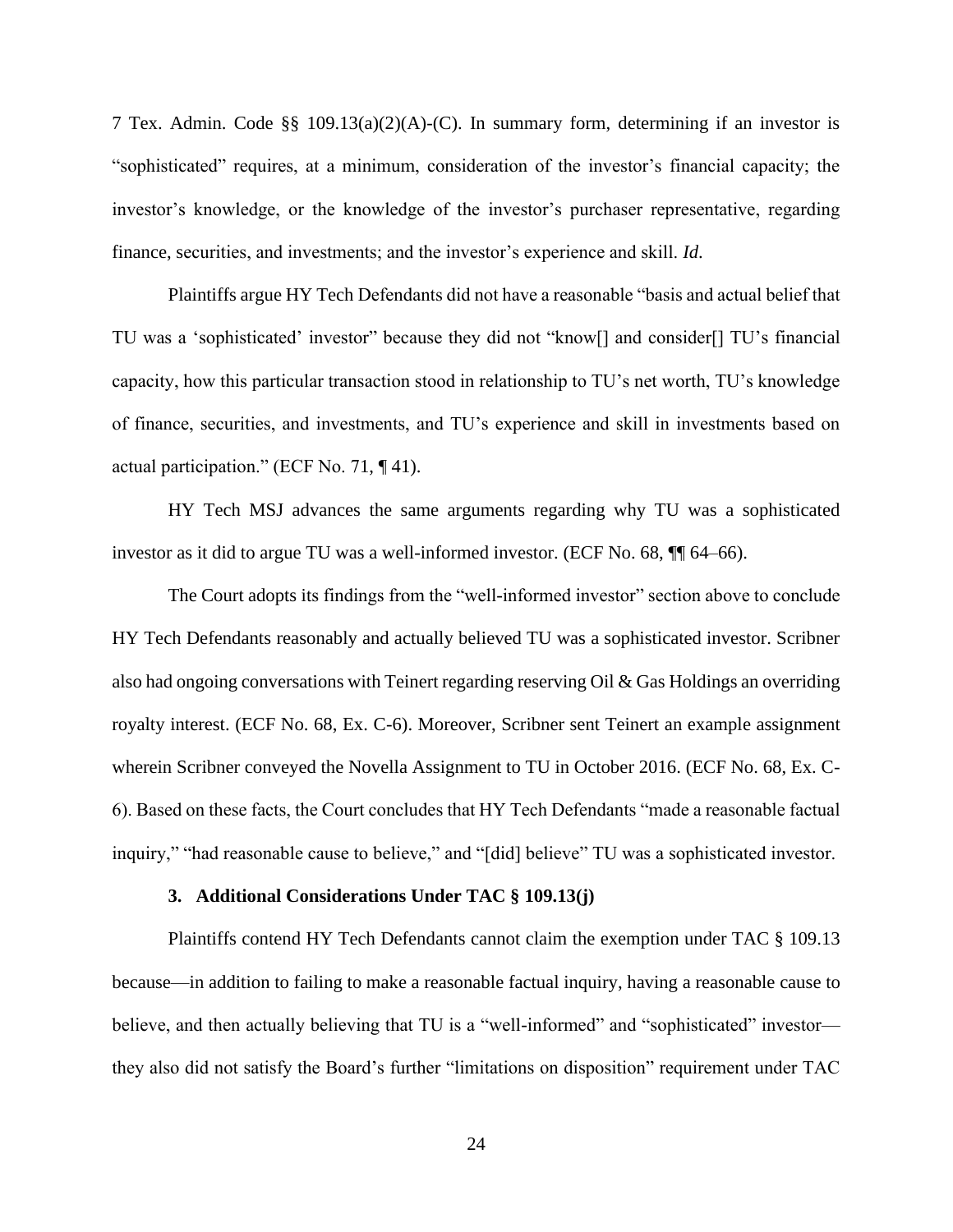§ 109.13(j).<sup>11</sup> Plaintiffs contend TAC § 109.13(j) imposes elements which HY Tech Defendants must satisfy in order to claim exemption TSA  $5(Q)$ .<sup>12</sup> (ECF No. 71, ¶ 43).

Section 109.13(j) requires the owner<sup>13</sup> "of a security and any person acting on its behalf" to "exercise reasonable care to assure that the purchasers are acquiring the security as an investment." 7 Tex. Admin. Code § 109.13(j). "Such reasonable care *should* include, but not be limited to," five actions. *Id*. (emphasis added). "Should" is permissive. The Court interprets the five actions listed in TAC  $\S 109.13(i)(1)–(5)$  as considerations that could constitute reasonable care. In other words, defendants seeking to claim TSA 5(Q) are not required to take the steps set out in TAC § 109.13(j)(1)–(5), though the Legislature and TSSB suggests owners do to protect purchasers. All TAC § 109.13(j) requires is that owners "exercise reasonable care to assure that the purchasers are acquiring the securities as an investment."  $7$  Tex. Admin. Code  $\S$  109.13(j).

The Court concludes the HY Tech Defendants satisfied their duty to exercise reasonable care. Scribner told Barry that Plaintiffs already produced oil and gas in other parts of Texas and wanted to move into the panhandle. (ECF No. 68, Ex. C, ¶ 7). Teinert confirmed this was true by checking the Railroad Commission website. (ECF No. 68, Ex. C-8; ECF No. 68, Ex. C, ¶ 12). Teinert was convinced TU and DALF "were not a fly-by-night company; that they had been in business for some time." (ECF No. 71, Ex. A, 19:9–10). Teinert specifically asked Scribner if

<sup>&</sup>lt;sup>11</sup> Under § 109.14(a) of the TAC, "[i]t It is the intent of the State Securities Board that § 109.13(a)-(c) and (j) of this title . . . apply to transactions made pursuant to the Securities Act, § 5.Q . . . ." 7 Tex. Admin. Code § 109.14(a).

<sup>&</sup>lt;sup>12</sup> Notably, Plaintiffs argue that Peterson Defendants failed to meet four additional considerations. (ECF No. 71,  $\P$  43). TAC § 109.13(j) lists five—not four—additional considerations. Plaintiffs have not included consideration "(3) issuing stop transfer instructions to the issuer's transfer agent, if any, with respect to the securities, or, if the issuer transfers its own securities, making a notation in the appropriate records of the issuer." 7 Tex. Admin. Code Ann.  $§$  109.13(j)(3).

<sup>&</sup>lt;sup>13</sup> Like TAC § 109.13(a), subsection (j) addresses "issuer[s]." The Court concluded at *supra* note 10 that the clear legislative and administrative intent expressed in TAC § 109.14(a) supports reading the regulations included in TAC 109.13(a) as applying to both issuers of and owners of securities. TAC § 109.14(a) includes not only TAC § 109.13(a), but also subsections (b)-(c) and (j). Tex. Admin. Code Ann. § 109.14(a). In order to be consistent, the Court will interpret the provisions of TAC § 109.13(i) as applying to issuers and owners.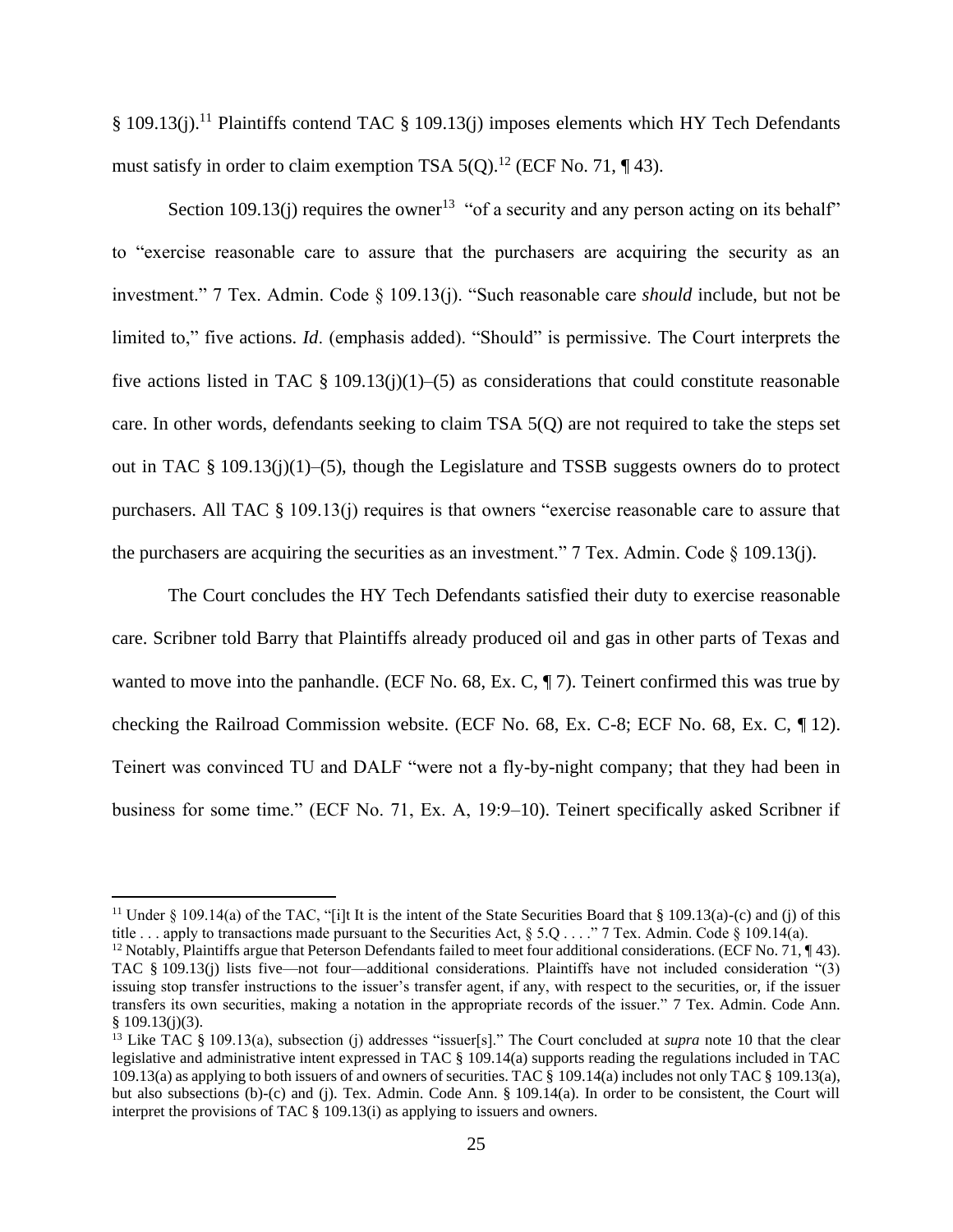DALF had a "large accounting office ... that would be able to hand ... joint interest billing and revenue distribution." (ECF No. 71, Ex. A, 21:18–24). Scribner told Teinert they would. (*Id*.). Teinert researched Carlos Sr. and learned that he was a businessman in real estate without any criminal records or other things she thought were negative. (ECF No. 71, Ex. A, 20:25–21:3). Based on the extensive due diligence Teinert conducted, the Court finds HY Tech Defendants exercised reasonable care to ensure the purchasers were acquiring the securities as an investment.

### **4. Conclusion for the Oil & Gas Exemption Under Art. 581-5 § (Q)**

The Court finds that the HY Tech Defendants did not satisfy all of TSA 5(Q)'s elements. The Court cannot determine from the summary judgment evidence whether HY Tech Defendants sold less than thirty-five oil and gas interests in the year prior to the HY Tech Transaction. The Court finds that HY Tech Defendants established they did not use public solicitation or advertising and complied with the limitations on disposition contained in TAC § 109.13(j). Because a genuine issue of material fact exists regarding how many interests the HY Tech Defendants sold in the year prior to the HY Tech Transaction, the Court DENIES both Plaintiffs' MSJ and Peterson MSJ on TSA 5(Q) grounds.

## **D. Applicability of Oil and Gas Industry Exemption Under Section 109.14(d) of the Texas Administrative Code**

Through the authority provided under TSA 581-5(T), TAC  $\S$  109.14(d)(1) provides an

exemption not contained within the TSA itself:

In addition to offers and sales made pursuant to the Act, §5.Q, the State Securities Board, pursuant to the Act, §5.T, exempts from the securities registration requirements of the Act, §7, and the dealer and agent registration requirements of the Act, §12 and §18, the offer and sale of any interest in or under an oil, gas, or mining lease, fee, or title, or payments out of production in or under such leases, fees, or titles or contracts relating thereto by the owner or an agent for the owner when such offer or sale is made to persons and/or companies each of whom the owner or owner's agent shall have reasonable cause to believe and does believe meets the following criteria.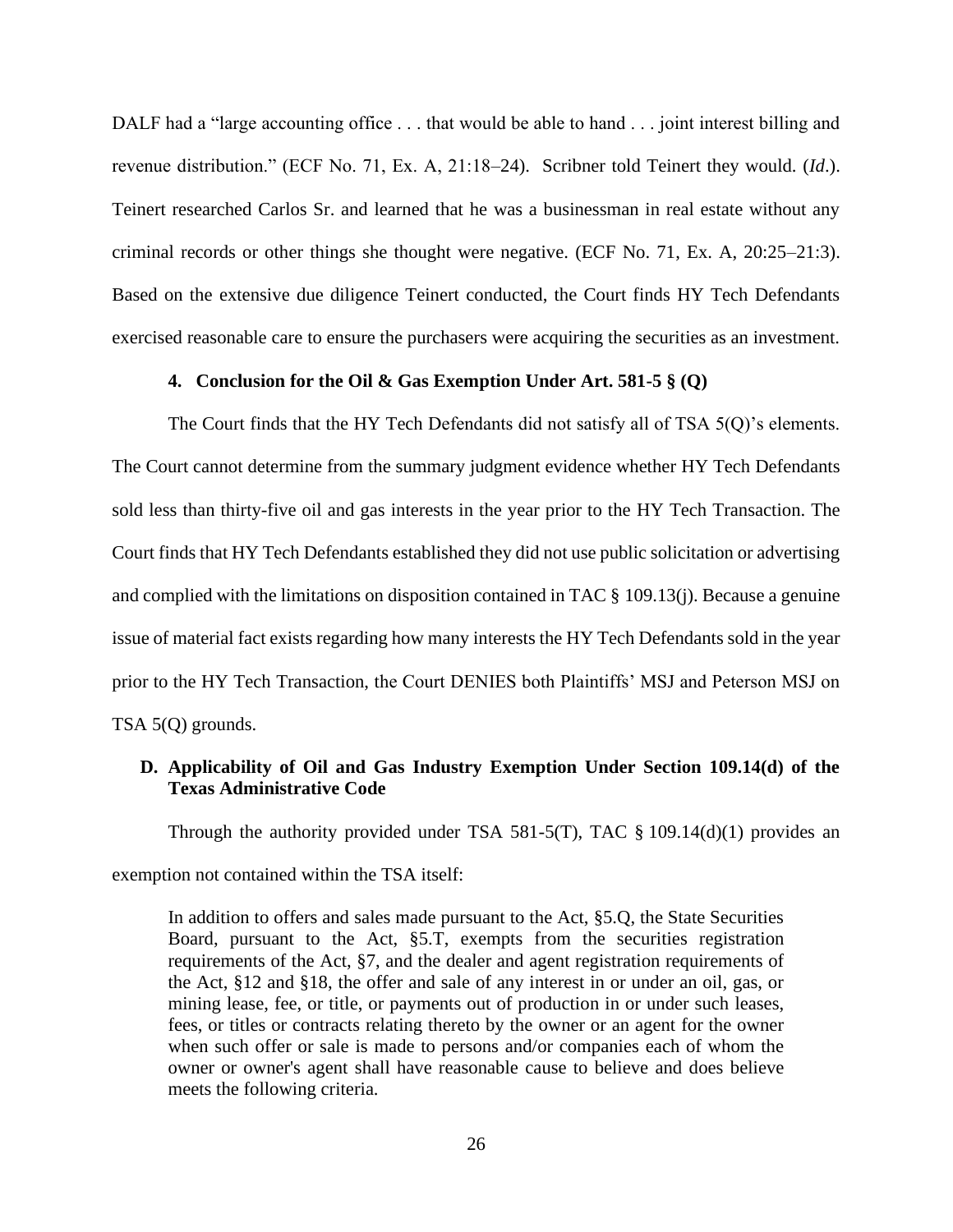(A) is engaged in the business of exploring for or producing oil, gas, or other minerals as an ongoing business or is engaged in the practice of a profession, or discipline, which is directly related to the exploration for, production of, refining of, or marketing of oil, gas, or other minerals such as the interest being sold; or

(B) is a landman, drilling company, well service company, production company, refining company, geologist, geophysicist, petroleum engineer, earth scientist; or

(C) is an executive officer of a company whose primary plan of business involves either subparagraphs (A) or (B) of this paragraph.

### 7 Tex. Admin. Code Ann. § 109.14(d)(1)(A)–(C).

In other words, if an owner of an oil, gas, or minerals security (or the owner's agent) offers for sale or sells the oil, gas, or mineral security to a person or company whom the owner (or the owner's agent) has reason to believe and actually believes fits certain criteria, then the transaction is exempt from the registration requirements of the TSA. *Id.* Those criteria are: (A) engagement in the business of exploring of or producing oil, gas, or other minerals in an ongoing manner, or engagement in the practice of a profession or discipline directly related to exploring for, producing of, refining of, or marketing of oil, gas, or other minerals; (B) status as a landman, drilling company, well service company, production company, refining company, geologists, geophysicist, petroleum engineer, or earth scientists; or (C) status as an executive officer for a company whose primary plan of business involves criteria (A) or (B). *Id.* Even if a person does not meet these criteria, the owner (or owner's agent) may not lose if the offer was "not made indiscriminately." *Id.* at (d)(2). Like other TSA exemptions, no binding case interprets relevant provisions of TAC  $$109.14(d).$ 

The TSA does not define "owner." Black's Law Dictionary defines "owner" as "[s]omeone who has the right to possess, use, and convey something." Black's Law Dictionary (11th ed. 2019). Because courts in Texas interpret a statute, 'first, by looking to the plain and common meaning of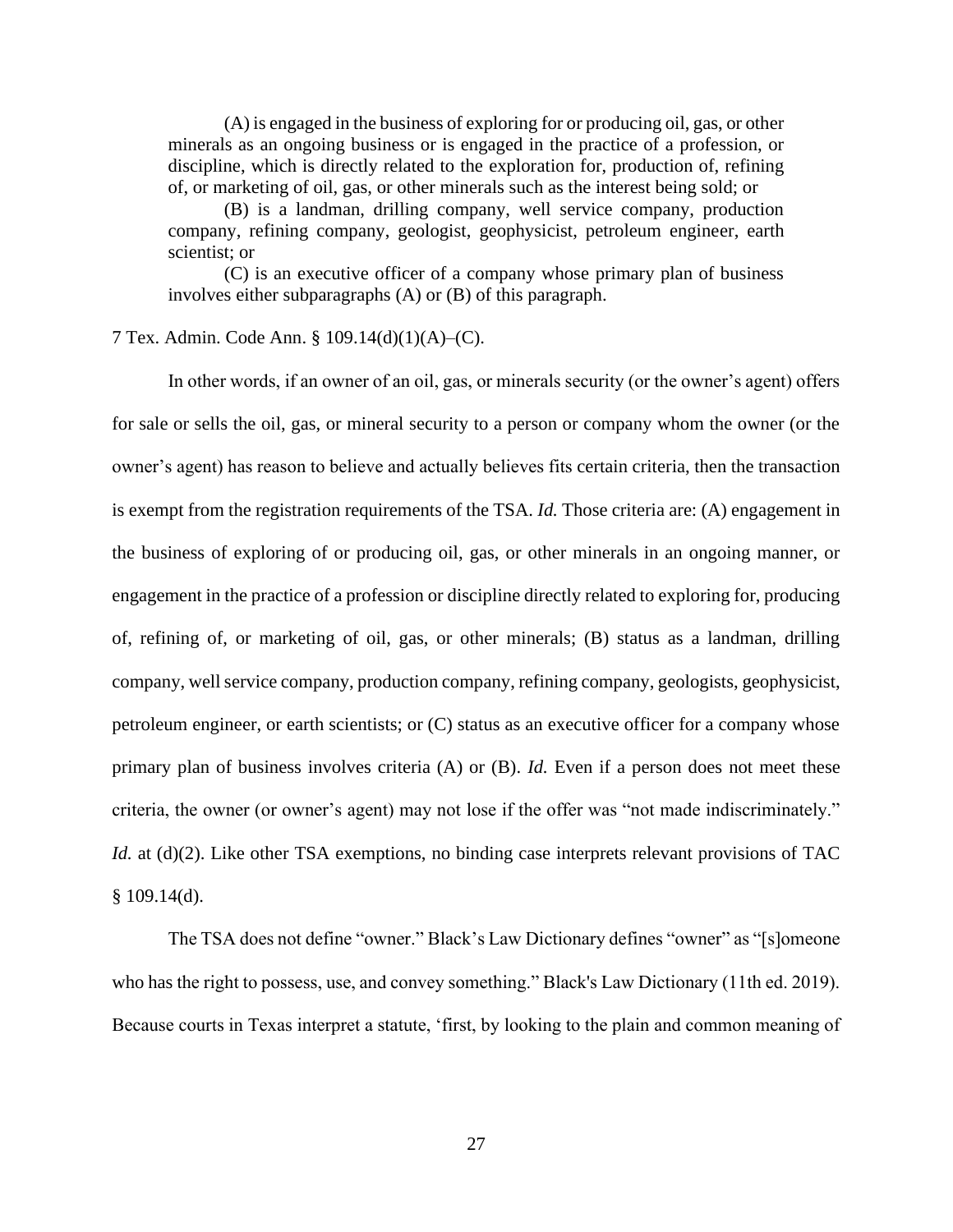the statute's words,'" *Fitzgerald*, 996 S.W.2d at 865, the Court will adopt the Black's definition of owner.

Unlike owner, an owner's agent is defined to include:

(A) officers, directors, and employees who are actively engaged in the dayto-day activities of the owner;

(B) independent landmen, engineers, geologists, and consultants who have a contractual working relationship with the owner;

(C) persons who meet the dealer registration requirements of the Securities Act, §12; and

(D) persons who represent the owner in transactions exclusively with persons described in paragraph  $(1)(A)-(C)$  of this subsection.

Tex. Admin. Code § 109.14(d)(3) (West 2021).

The parties do not dispute that HY Tech owned the oil and gas interests sold to TU.

(ECF No. 68, Ex. C-1). Teinert signed the assignments in his representative capacity. (*Id*. at 4 (signing as President of HY Tech)). Scribner told Teinert he represented DALF, an oil company that already owned oil and gas interests in Texas. (ECF No. 68, Ex. C, ¶ 7). Moreover, Scribner sent Teinert an example assignment of oil and gas interests to TU acquired in October 2016. (ECF No. 68, Ex. C-6). The Court therefore finds that Teinert, as representative of HY Tech, reasonably believed TU was in the business of producing oil and gas.

The Court further finds that that Teinert, as representative of HY Tech, actually believed TU was an industry participant. Teinert also researched TU and DALF. (ECF No. 68, Ex. C, ¶ 12; ECF No. 71, Ex. A, 17:16–21:3). Teinert learned that TU formed in 2014, was located in San Antonio, and was in good standing. (ECF No. 68, Ex. C-9; ECF No. 68, Ex. C, ¶ 13). Teinert understood "Titanurbi . . . was the primary owner and that DALF was their operating company. They are affiliates." (ECF No. 71, Ex. A, 20:8–22). Teinert also researched DALF on the Railroad Commission website. (ECF No. 68, Ex. C-8; ECF No.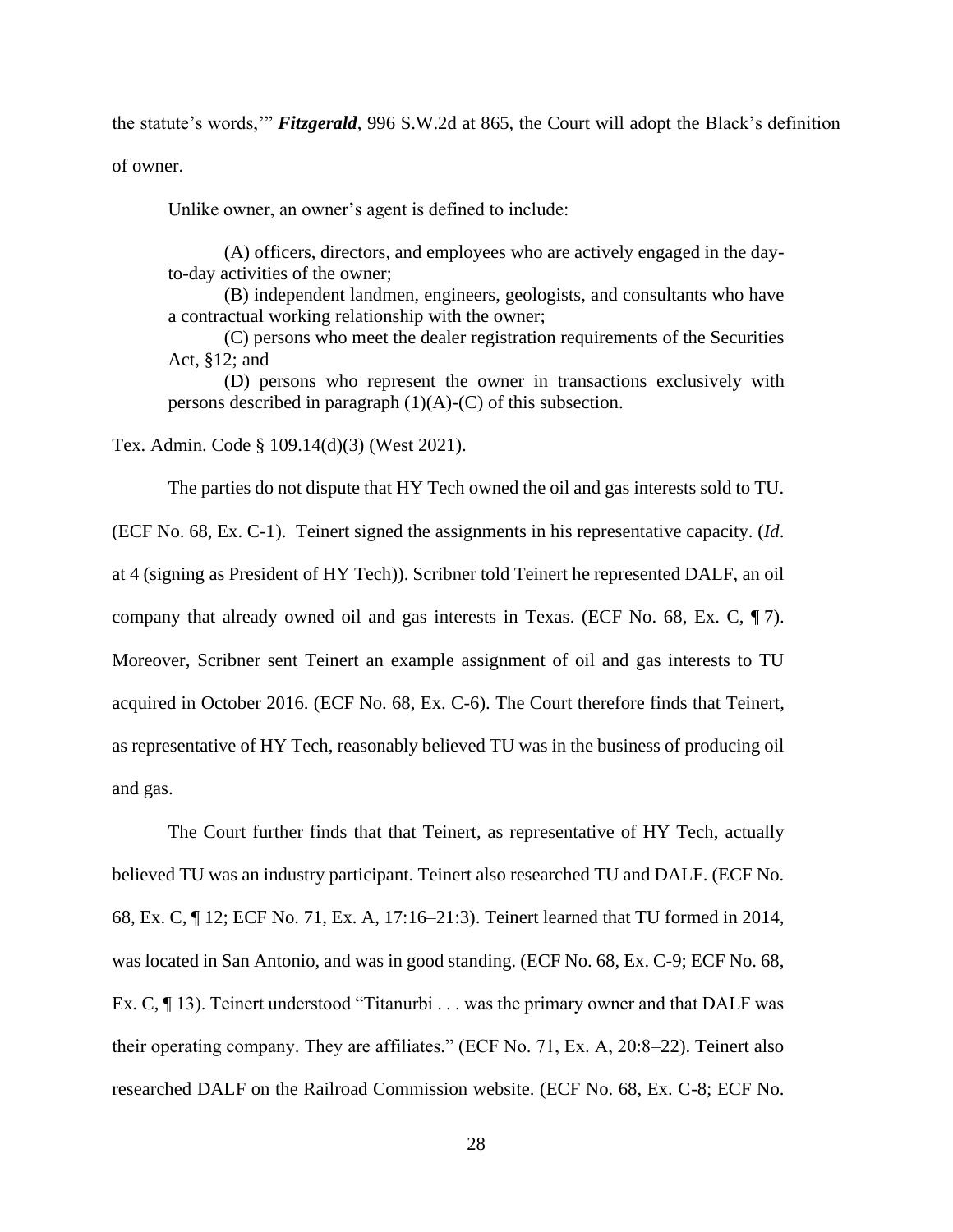68, Ex. C, ¶ 12). After her review, she "believed that DALF was engaged in the business of exploring for or producing oil, gas, or other minerals as an ongoing business or at least was [an] oil and gas drilling company, well service company, or production company." (ECF No. 68, Ex. C, ¶ 13). Therefore, the Court concludes HY Tech Defendants reasonably and actually believed TU was an oil and gas industry participant for purposes of TAC § 109.14(d)(1). The Court GRANTS HY Tech's MSJ and DENIES Plaintiffs' MSJ with respect to the exemption created by TAC  $\S$  109.13(d)(1).

### **E. TU is Not Entitled To A Finding That HY Tech Violated the TSA**

The Court finds that, as a matter of law, HY Tech does not qualify for exemptions under TSA 5(C)(1) and 5(I). Genuine issues of material fact exist as to whether HY Tech qualifies for an exemption under TSA 5(Q). The Court finds, however, that HY Tech is entitled to the exemption created by TAC § 109.14(d). Because HY Tech is can establish the TAC § 109.14(d)(1)'s exemption as a matter of law, TU is not entitled to a finding that HY Tech violated the TSA.

### **F. TU is Not Entitled to a Declaration Viki Teinert Violated the TSA**

TU has requested a declaratory judgment that Teinert violated the TSA by selling an unregistered security not subject to any exemption. Teinert was sued in both her individual and representative capacities. (ECF No. 68, Ex. A, at 2). Because HY Tech Defendants jointly answered, the Court cannot reach the merits on whether Teinert in her personal capacity violated the TSA. (Case No. 20-05049, ECF No. 5). Moreover, the parties have lumped the HY Tech Defendants together in their arguments about liability. The issues of Teinert's liability both as representative for HY Tech and as an individual are reserved for trial.

## **G. Viki Teinert, Steve Teinert, TY Com Inc., and Youngblood Resources, Inc. Are Not Proper Parties to the Lawsuit**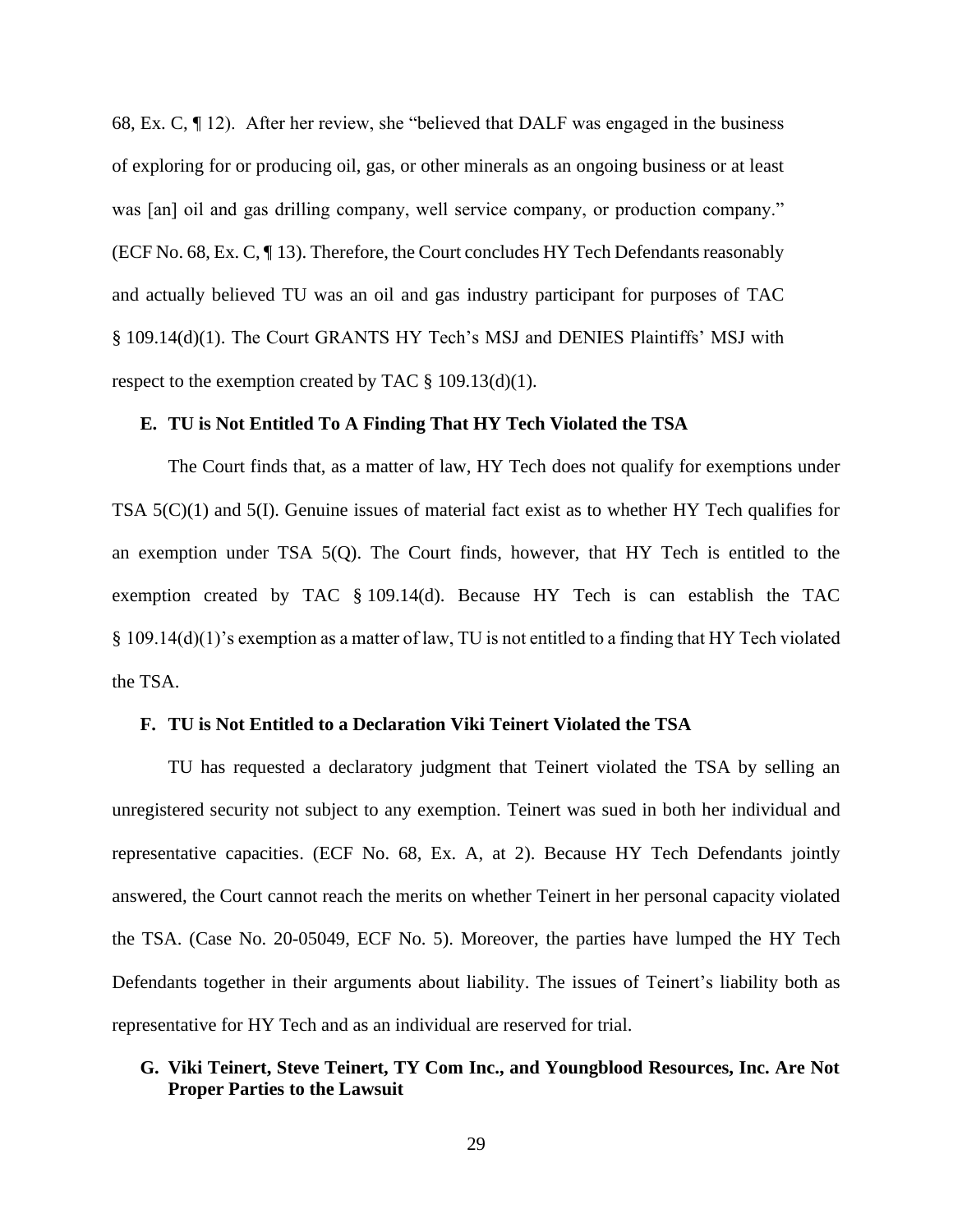HY Tech MSJ argues that Viki Teinert, Steve Teinert, YCVC, and Youngblood Resources, Inc. are not proper parties to the law suit because Plaintiffs have not alleged any facts regarding or identified any documents signed by these defendants. (ECF No. 68, ¶¶ 76–77).

The parties agreed at a status conference that resolution of the Plaintiff's TSA claims were a threshold issue. (*See also* ECF No. 108, ¶ 23). Issues regarding who is a proper party are reserved for trial.

### **H. Misrepresentations, Omissions, and Fraud**

The parties agreed at a status conference that resolution of the Plaintiff's TSA claims were a threshold issue. (*See also* ECF No. 105, ¶ 23). Still the HY Tech Defendants sought summary judgment on the elements of common law fraud. (ECF No. 687, ¶¶ 79–80). "Plaintiffs do not contest partial summary judgment on the common law fraud claim asserted against the HY Tech Defendants." (ECF No. 108, ¶ 23). The Court will not address any further arguments regarding misrepresentations, omissions, and fraud—whether statutory or common law. Those issues are reserved for trial.

## **I. HY Tech Defendants Did Not Conspire to Breach Scribner's Fiduciary Duty**

HY Tech Defendants argue they did not conspire to breach Scribner's fiduciary duty. Plaintiffs did not contest partial summary judgment in favor of the HY Tech Defendants on conspiracy. (ECF No. 108, ¶ 23). Because the parties agreed the TSA exemptions were a threshold issue, the Court will not address conspiracy to breach fiduciary duty. This issue is reserved for trial.

### **J. Plugging Liability**

Like issues of misrepresentation, omissions, fraud, and conspiracy to breach fiduciary duty, issues of plugging liability are reserved for trial. The parties agreed that the Plaintiff's TSA claims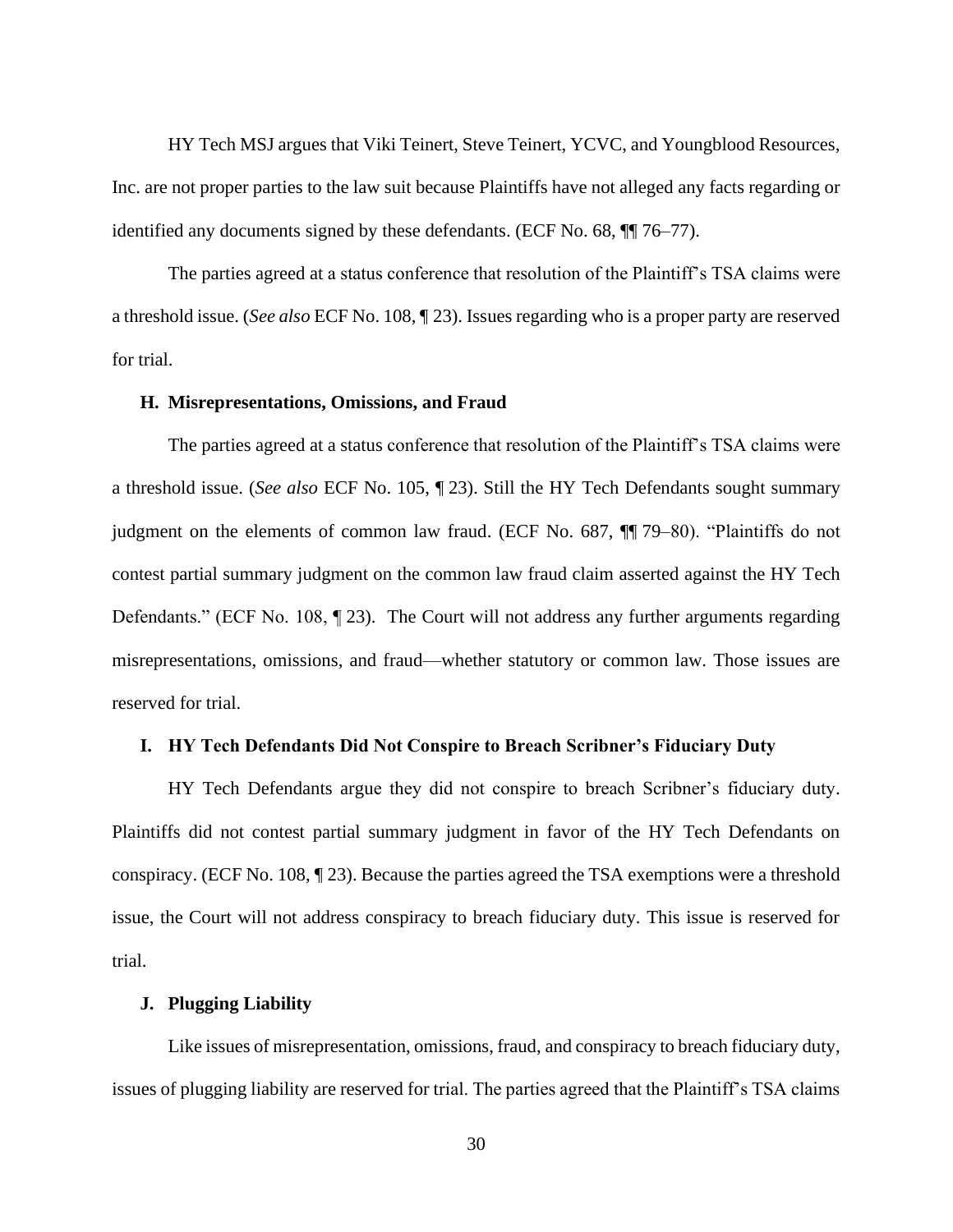were threshold issues, so the Court will not reach the plugging liability issue.

### **K. Remedies**

Those who sell unregistered securities in violation of the TSA are liable to the buyer either "for recission or for damages if the buyer no longer owns the security." Tex. Civ. Stat. Ann. art. 581-33(A)(1). "Recission of a contract is an equitable remedy used as a substitute for monetary damages when such damages would not be adequate." *Isaacs v. Bishop***,** 249 S.W.3d 100, 109– 110 (Tex. Ct. App. — Texarkana 2008, pet. denied) (citations omitted). Under the TSA, in other words, a party must choose between recission or damages.

Here, Plaintiffs seek to rescind the HY Tech Transaction and "a specific dollar amount that would restore TU to its original position" based on a trial, if necessary. (ECF No. 71, \int 51). The Court will not grant Plaintiffs' request for recission at this junction for three reasons. First, the Court has determined as a matter of law that HY Tech is exempt from the TSA's registration requirements by virtue of the exemption in TAC  $\S$  109.14(d)(1). Second, the Court has yet to determine whether the other named defendants are proper parties to this suit or whether they may have violated the TSA. Third, there is no evidence indicating whether Plaintiffs currently own the securities. Recission is premature.

Any other relief that is not expressly granted or denied herein is reserved for trial.

#### **CONCLUSION**

For the foregoing reasons, it is ORDERED that HY Tech Defendants' Motion for Summary Judgment (ECF No. 68) is GRANTED IN PART and DENIED IN PART as to a finding that HY Tech Defendants are eligible for the exemption under Tex. Rev. Civ. Stat. ann. 581-5(Q);

It is FURTHER ORDERED that the HY Tech Defendants' Motion for Summary Judgment (ECF No. 68) is GRANTED as to a finding that HY Tech Defendants are eligible for the exemption